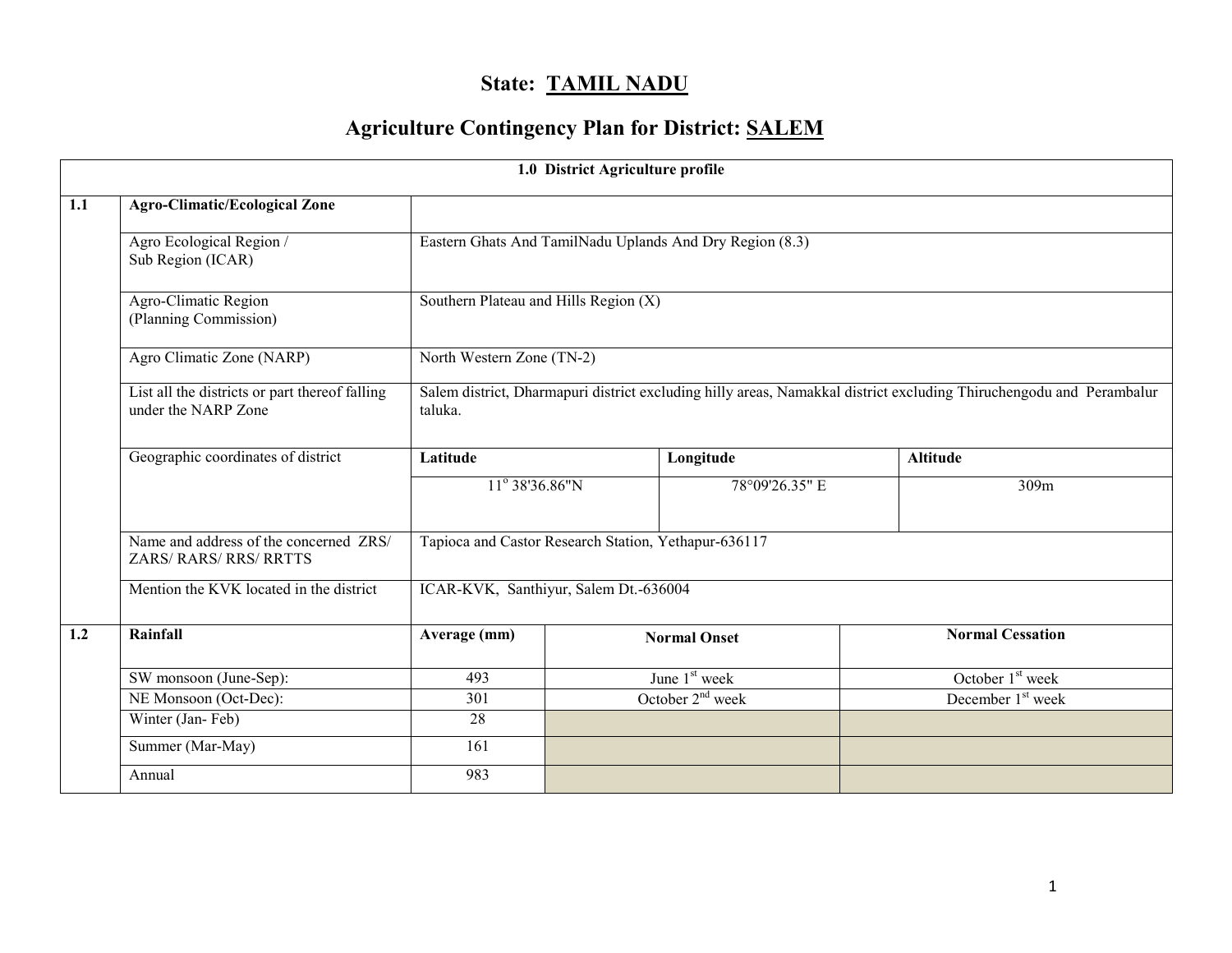| 1.3 | Land use<br>pattern of the<br>district (latest<br>statistics) | Geographical area | Forest<br>area  | Land under<br>non-<br>agricultural<br>use | Permanent<br>pastures | Cultivable<br>wasteland | Land under<br>Misc. tree<br>crops and<br>groves | Barren and<br>uncultivable<br>land | <b>Current</b><br>fallows | Other<br>fallows |
|-----|---------------------------------------------------------------|-------------------|-----------------|-------------------------------------------|-----------------------|-------------------------|-------------------------------------------------|------------------------------------|---------------------------|------------------|
|     | Area ('000 ha)                                                | 520.5             | $\eta$<br>. د پ | 59.1                                      | 4.2                   | .                       | $\sim$<br>J.L                                   | 38.9                               | 55.4                      | 24.8             |

| 1, 4 | <b>Major Soils</b>              | Area ('000 ha) | Percent (%) of total |
|------|---------------------------------|----------------|----------------------|
|      | 1. Shallow red soils            | 98.8           | 19.0                 |
|      | 2. Moderately shallow red soils | 94.3           | 18.1                 |
|      | 3. Very deep black soils        | 62.3           | 12.0                 |
|      | 4. Moderately deep red soils    | 46.0           | 8.9                  |
|      | 5. Deep black soils             | 43.1           | 8.3                  |
| 1.5  | <b>Agricultural land use</b>    | Area ('000 ha) | Cropping intensity % |
|      | Net sown area                   | 205.1          | 109.7                |
|      | Area sown more than once        | 19.9           |                      |
|      | Gross cropped area              | 224.9          |                      |

| 1.6 | Irrigation                   | Area ('000 ha) |                |          |  |  |  |  |  |  |
|-----|------------------------------|----------------|----------------|----------|--|--|--|--|--|--|
|     | Net irrigated area           | 98.8           |                |          |  |  |  |  |  |  |
|     | Gross irrigated area         |                |                | 111.6    |  |  |  |  |  |  |
|     | Rainfed area                 |                |                | 106.3    |  |  |  |  |  |  |
|     | <b>Sources of Irrigation</b> | <b>Number</b>  | Area ('000 ha) | $%$ area |  |  |  |  |  |  |
|     | Canals                       |                | 4.0            | 4.1      |  |  |  |  |  |  |
|     | Tanks                        | 546            | 1.4            | 1.4      |  |  |  |  |  |  |
|     | Open wells                   | 1,07,723       | 121.3          | 88.8     |  |  |  |  |  |  |
|     | Bore wells                   | 9,872          | 9.3            | 9.4      |  |  |  |  |  |  |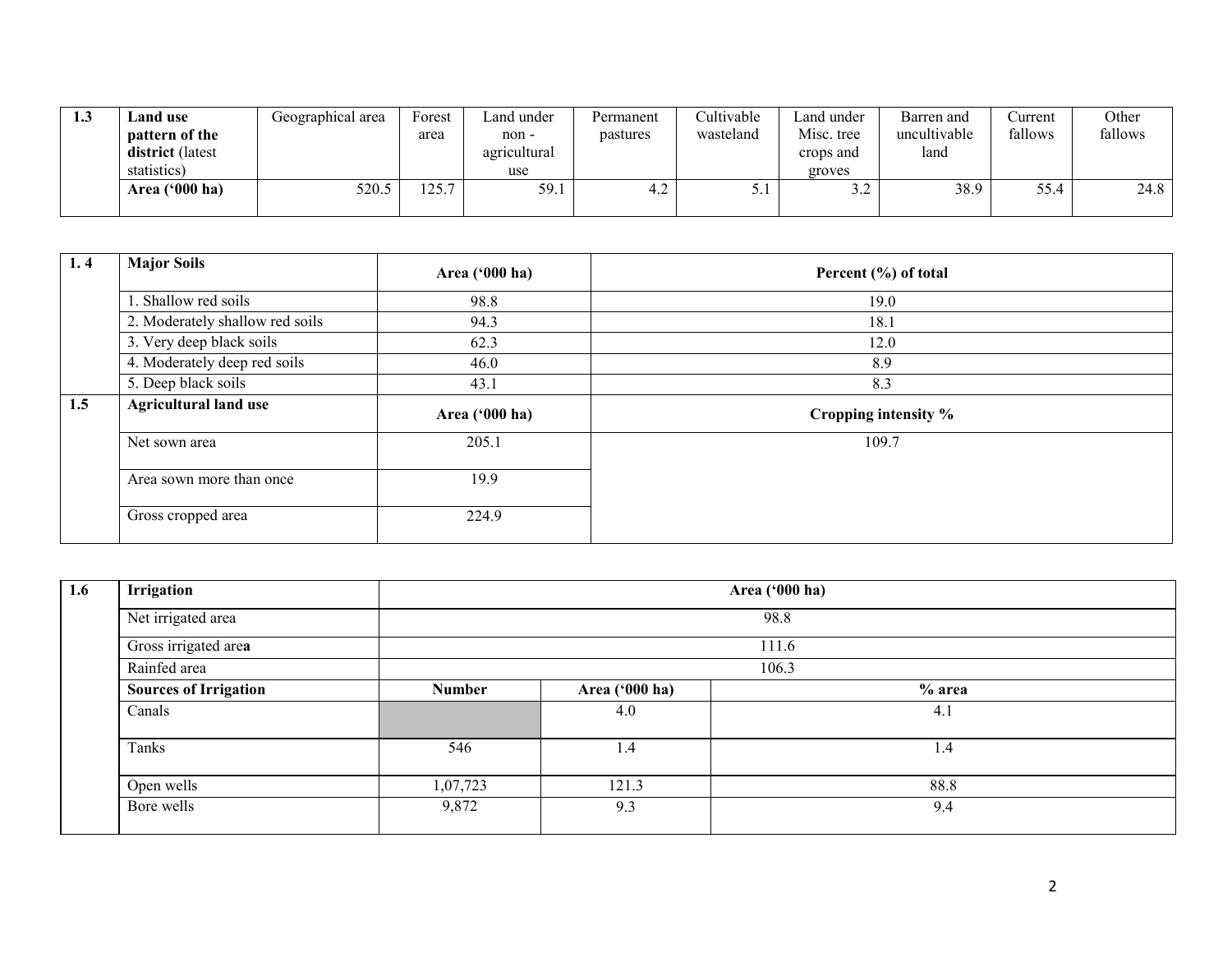| Lift irrigation schemes          | $\overline{\phantom{0}}$ |        |                                                                |
|----------------------------------|--------------------------|--------|----------------------------------------------------------------|
| Other sources (Kanmai)           | 1,566                    |        |                                                                |
| Total                            | $\blacksquare$           | 137.8  | 16.8                                                           |
| <b>Pumpsets</b>                  | 1,17,535                 | 0.4    |                                                                |
| Micro-irrigation                 |                          |        |                                                                |
| Groundwater availability and use | No. of blocks            | % area | <b>Quality of water</b>                                        |
| Over exploited                   | 14                       | 70     | Salinity level: 27 % good, 51% moderate and 22% poor           |
| Critical                         |                          | 10     | Residual Sodium Carbonate: 72% good, 15% moderate and 13% poor |
| Semi-critical                    |                          | 15     | Sodium Adsorption Ratio:95 % good and 5% moderate              |
| Safe                             |                          |        |                                                                |
|                                  |                          |        |                                                                |

#### Area under major field crops & horticulture etc.

| 1.7 |                | <b>Major Field Crops cultivated</b> |                  | Area ('000 ha)   |                  |                      |                |              |  |  |
|-----|----------------|-------------------------------------|------------------|------------------|------------------|----------------------|----------------|--------------|--|--|
|     |                |                                     |                  | <b>Kharif</b>    |                  | Rabi                 | <b>Summer</b>  | <b>Total</b> |  |  |
|     |                |                                     | <b>Irrigated</b> | Rainfed          | <b>Irrigated</b> | Rainfed              |                |              |  |  |
|     |                | Sorghum                             | 9.0              | 18.4             | 11.7             | 18.9                 | 5.3            | 63.3         |  |  |
|     | $\overline{2}$ | Maize                               | 15.6             | 9.3              | 13.4             | 3.5                  | $\blacksquare$ | 41.7         |  |  |
|     | 3              | Paddy                               | 9.4              | 0.2              | 22.9             | 0.09                 | $\blacksquare$ | 32.6         |  |  |
|     | 4              | Groundnut                           | 1.3              | 17.9             | 5.1              | 0.1                  | $\blacksquare$ | 24.4         |  |  |
|     | 5              | Sugarcane                           | 6.7              | $\boldsymbol{0}$ | 7.8              | $\mathbf{0}$         | $\blacksquare$ | 14.4         |  |  |
|     | 6              | Cotton                              | 4.9              | 6.1              | 1.1              | 6.1                  | $\sim$         | 12.9         |  |  |
|     |                | <b>Horticulture crops - Fruits</b>  |                  |                  |                  | Total area ('000 ha) |                |              |  |  |
|     |                | Tapioca                             |                  |                  |                  | 11.5                 |                |              |  |  |
|     | $\overline{2}$ | Mango                               | 8.9              |                  |                  |                      |                |              |  |  |
|     | 3              | Turmeric                            |                  |                  |                  | 5.2                  |                |              |  |  |
|     |                | Horticultural crops - Vegetables    |                  |                  |                  | Total area ('000 ha) |                |              |  |  |
|     |                | Tomato                              |                  |                  |                  | 4.2                  |                |              |  |  |
|     | 2.             | Chillies                            |                  |                  |                  | 1.2                  |                |              |  |  |
|     | 2.             | <b>Brinjal</b>                      |                  |                  |                  | 1.1                  |                |              |  |  |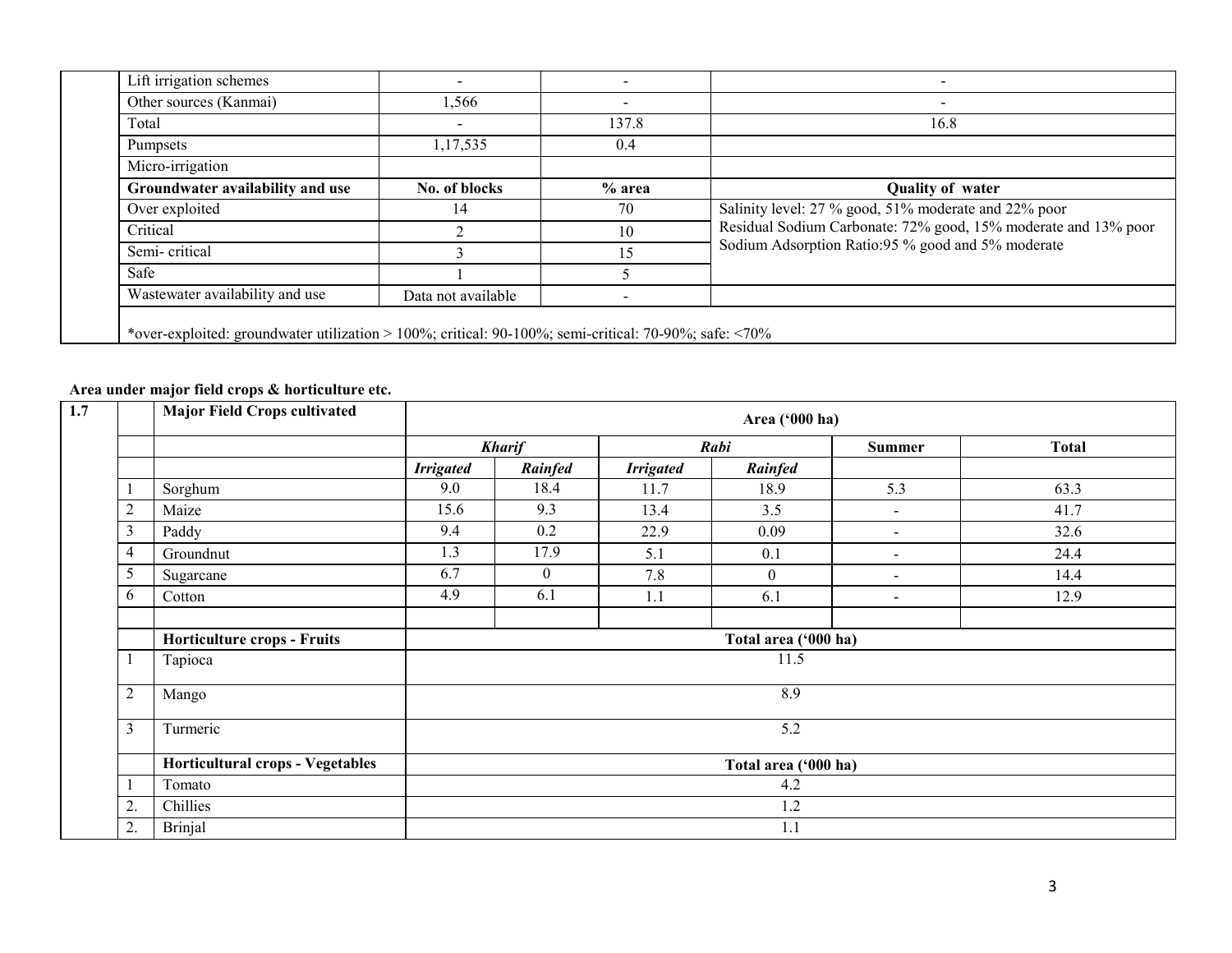|   | $D1_{\alpha}$<br>000R | $(900)$ ha<br><b>CONTRACTOR</b><br>`otal<br>araa |
|---|-----------------------|--------------------------------------------------|
|   | $\sim$<br>Coffee      | $\mathbf{v}$ .                                   |
| ∸ | recanut               | . .                                              |

| 1.8 | Livestock                                      | <b>Male ('000)</b> | Female ('000) | <b>Total ('000)</b>                |
|-----|------------------------------------------------|--------------------|---------------|------------------------------------|
|     | Non descriptive Cattle (local low yielding)    | 49.3               | 74.2          | 123.6                              |
|     | Crossbred cattle                               | 64.9               | 375.6         | 440.6                              |
|     | Non descriptive Buffaloes (local low yielding) |                    |               | 146.5                              |
|     | <b>Graded Buffaloes</b>                        |                    |               |                                    |
|     | Goat                                           |                    |               | 360.3                              |
|     | Sheep(cross bred)                              |                    |               | 355.0                              |
|     | Sheep (indigenous)                             |                    |               |                                    |
|     | Others (Pig, Horse, etc.)                      |                    |               | 14.1                               |
|     | Commercial dairy farms (Number)                |                    |               | More than 200 farms                |
|     |                                                |                    |               |                                    |
| 1.9 | Poultry                                        | No. of farms       |               | <b>Total No. of birds (number)</b> |
|     | Commercial                                     | $\sim$             |               | 15,85,850                          |
|     | Backyard                                       | $\blacksquare$     |               | 10,88,229                          |

### 1.10 Fisheries

| A. Capture                    |                         |              |                   |              |                 |                                |
|-------------------------------|-------------------------|--------------|-------------------|--------------|-----------------|--------------------------------|
| i. Marine (Data Source:       | No. of fishermen        | <b>Boats</b> |                   | <b>Nets</b>  |                 | Storage facilities (Ice plants |
| <b>Fisheries Department</b> ) |                         |              |                   |              |                 | etc.,                          |
|                               |                         | Mechanized   | Non-              | Mechanized   | Non-            |                                |
|                               | 19673                   |              | mechanized        | (Trawl nets, | mechanized      |                                |
|                               |                         |              |                   | Gill nets)   | (Shore Seines,  |                                |
|                               |                         |              |                   |              | Stake & trap    |                                |
|                               |                         |              |                   |              | nets)           |                                |
|                               |                         |              | 1229              | 12307        | 683 (Cast nets) |                                |
|                               |                         |              |                   |              | Drag Net: 185   |                                |
|                               |                         |              |                   |              | Other Nets: 63  |                                |
| ii. Inland (Data Source:      | No. Farmers owned ponds |              | No. of Reservoirs |              |                 | No. of village tanks           |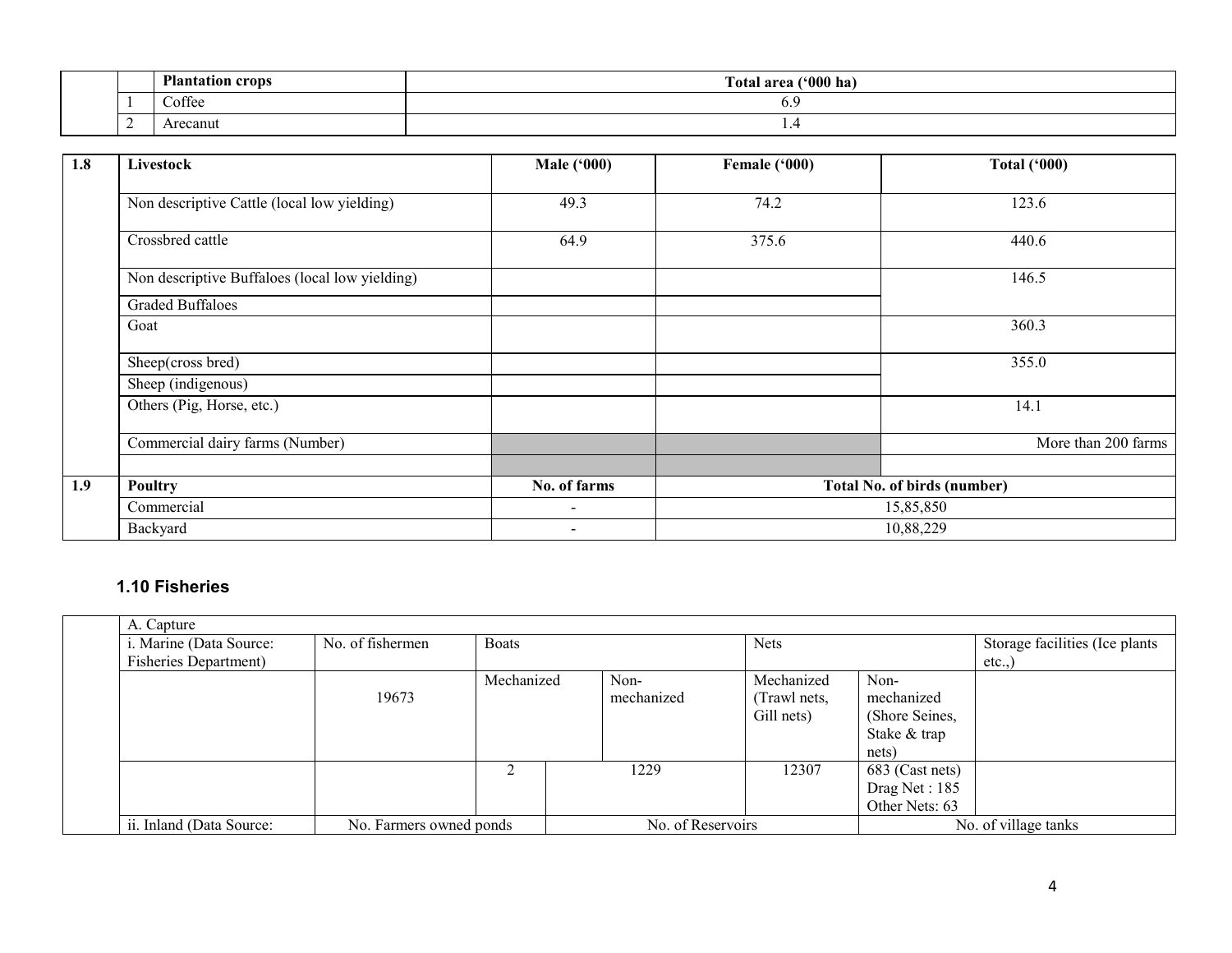| <b>Fisheries Department</b> ) | 20                     |              |                        |
|-------------------------------|------------------------|--------------|------------------------|
| <b>B.Culture</b>              |                        |              |                        |
|                               | Water Spread Area (ha) | Yield (t/ha0 | Production (*000 tons) |
| i. Brackish water (Data       |                        |              |                        |
| Source:                       |                        |              |                        |
| MPEDA/Fisheries               |                        |              |                        |
| Department)                   |                        |              |                        |
| ii. Fresh water(Data Source:  |                        |              |                        |
| <b>Fisheries Department</b> ) |                        |              |                        |

| 1.11           | <b>Production and</b>                                                     |                       | Kharif                  |                       | Rabi                    |                       | <b>Summer</b>            |                       | <b>Total</b>         |
|----------------|---------------------------------------------------------------------------|-----------------------|-------------------------|-----------------------|-------------------------|-----------------------|--------------------------|-----------------------|----------------------|
|                | Productivity of major<br>crops (Average of last<br>3 years: 2006, 07, 08) | Production<br>(000 t) | Productivity<br>(kg/ha) | Production<br>(000 t) | Productivity<br>(kg/ha) | Production<br>(000 t) | Productivity<br>(kg/ha)  | Production<br>(000 t) | Productivity (kg/ha) |
|                | Sorghum                                                                   | 25.6                  | 675                     | 19.9                  | 798                     | $\blacksquare$        | $\sim$                   | 45.5                  | 735                  |
| $\overline{2}$ | Maize                                                                     | 45.8                  | 1750                    | 80.9                  | 3025                    | $\sim$                |                          | 126.7                 | 2055                 |
| $\mathfrak{Z}$ | Paddy                                                                     | 45.1                  | 6865                    | 106.1                 | 6450                    | $\sim$                |                          | 151.2                 | 6686                 |
| $\overline{4}$ | Groundnut                                                                 | 26.6                  | 1350                    | 14.0                  | 2251                    | $\sim$                |                          | 40.6                  | 1850                 |
| 5              | Sugarcane                                                                 | $\sim$                | $\blacksquare$          | $\sim$                | $\sim$                  | $\blacksquare$        | $\overline{\phantom{a}}$ | 1413.2                | 90,500               |
| Others         | Cotton                                                                    | 12.6                  | 2120                    | 27.3                  | 3970                    | $\sim$                | $\blacksquare$           | 39.9                  | 2960                 |
|                | <b>Major Horticultural</b><br>crops                                       |                       |                         |                       |                         |                       |                          | Production<br>(000 t) | Productivity (kg/ha) |
|                | Tapioca                                                                   |                       |                         |                       |                         |                       |                          | 775.5                 | 3880                 |
| $\overline{2}$ | Banana                                                                    |                       |                         |                       |                         |                       |                          | 63.9                  | 53,584               |
| 3              | Turmeric                                                                  |                       |                         |                       |                         |                       |                          | 13.4                  | 4537                 |
| 4              | Mango                                                                     |                       |                         |                       |                         |                       |                          | 9.1                   | 5100                 |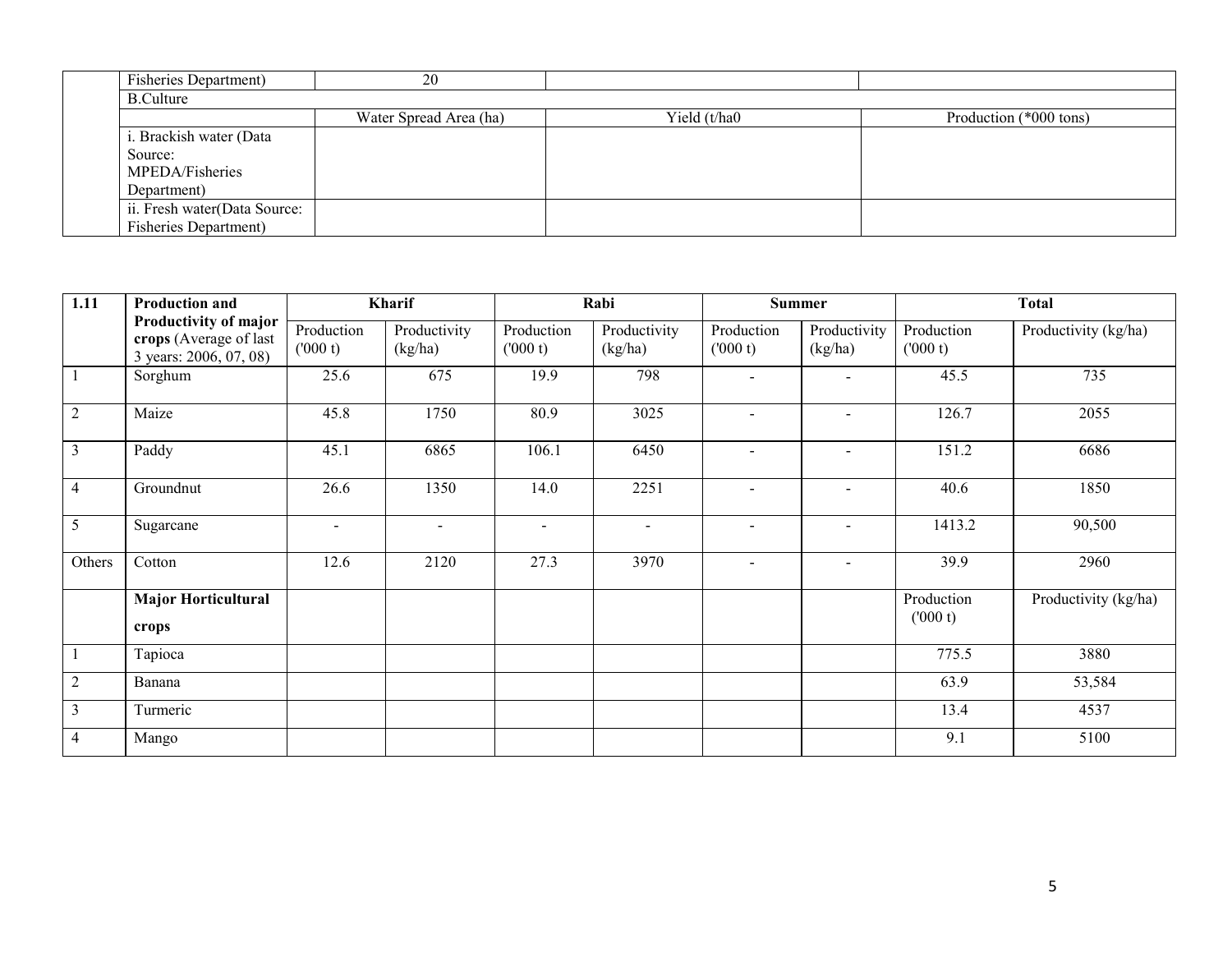| 1.12 | Sowing window for 5    | Sorghum                                           | <b>Maize</b>                                               | Paddy                      | Groundnut                       | Sugarcane                |
|------|------------------------|---------------------------------------------------|------------------------------------------------------------|----------------------------|---------------------------------|--------------------------|
|      | major crops (start and |                                                   |                                                            |                            |                                 |                          |
|      | end of sowing period)  |                                                   |                                                            |                            |                                 |                          |
|      | Kharif - Rainfed       | June $1st$ week –                                 |                                                            | August $1st$ week          | April $4^{\text{th}}$ week -    |                          |
|      |                        | September $4th$ week                              |                                                            |                            | May $3rd$ week                  |                          |
|      | Kharif-Irrigated       | April $3^{\text{rd}}$ week – June $4^{\text{th}}$ | $\overline{\mathrm{July}}$ 1 <sup>st</sup> week –September | May $3^{\text{rd}}$ week - |                                 | April                    |
|      |                        | week                                              | $2nd$ week                                                 | June $4th$ week            |                                 |                          |
|      | Rabi - Rainfed         | January                                           | January                                                    | $\overline{\phantom{a}}$   |                                 |                          |
|      | Rabi - Irrigated       | $\overline{\phantom{0}}$                          |                                                            |                            | December $3^{\text{rd}}$ week – | $\overline{\phantom{0}}$ |
|      |                        |                                                   |                                                            |                            | Januar $3rd$ week               |                          |

| 1.13 | What is the major contingency the district is prone to? (Tick<br>mark and mention years if known during the last 10 year<br>period) | Regular | Occasional | None |
|------|-------------------------------------------------------------------------------------------------------------------------------------|---------|------------|------|
|      | Drought                                                                                                                             |         |            |      |
|      | Flood                                                                                                                               |         |            |      |
|      | High intense storms                                                                                                                 |         |            |      |
|      | Cyclone                                                                                                                             |         |            |      |
|      | Hail storm                                                                                                                          |         |            |      |
|      | Heat wave                                                                                                                           |         |            |      |
|      | Cold wave                                                                                                                           |         |            |      |
|      | Frost                                                                                                                               |         |            |      |
|      | Sea water inundation                                                                                                                |         |            |      |
|      | Pests and diseases (specify)                                                                                                        |         |            |      |
|      | Paddy: BPH                                                                                                                          |         |            |      |
|      | Tapioca: Mealybug                                                                                                                   |         |            |      |

| 1.14 | Include Digital maps of the district for | Location map of district within State as Annexure I | Enclosed: Yes |
|------|------------------------------------------|-----------------------------------------------------|---------------|
|      |                                          | Mean annual rainfall as Annexure 2                  | Enclosed: Yes |
|      |                                          | Soil map as Annexure 3                              | Enclosed: Yes |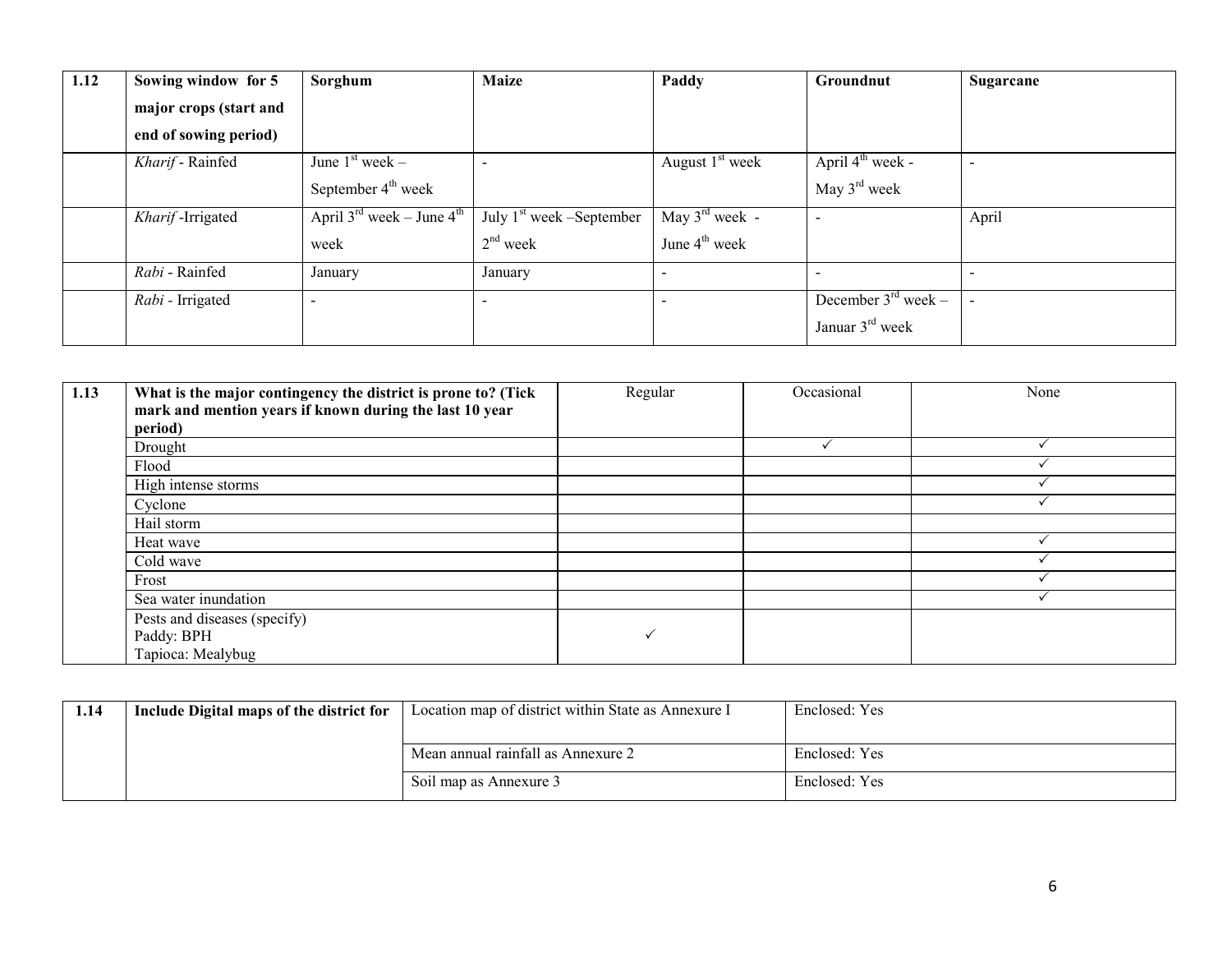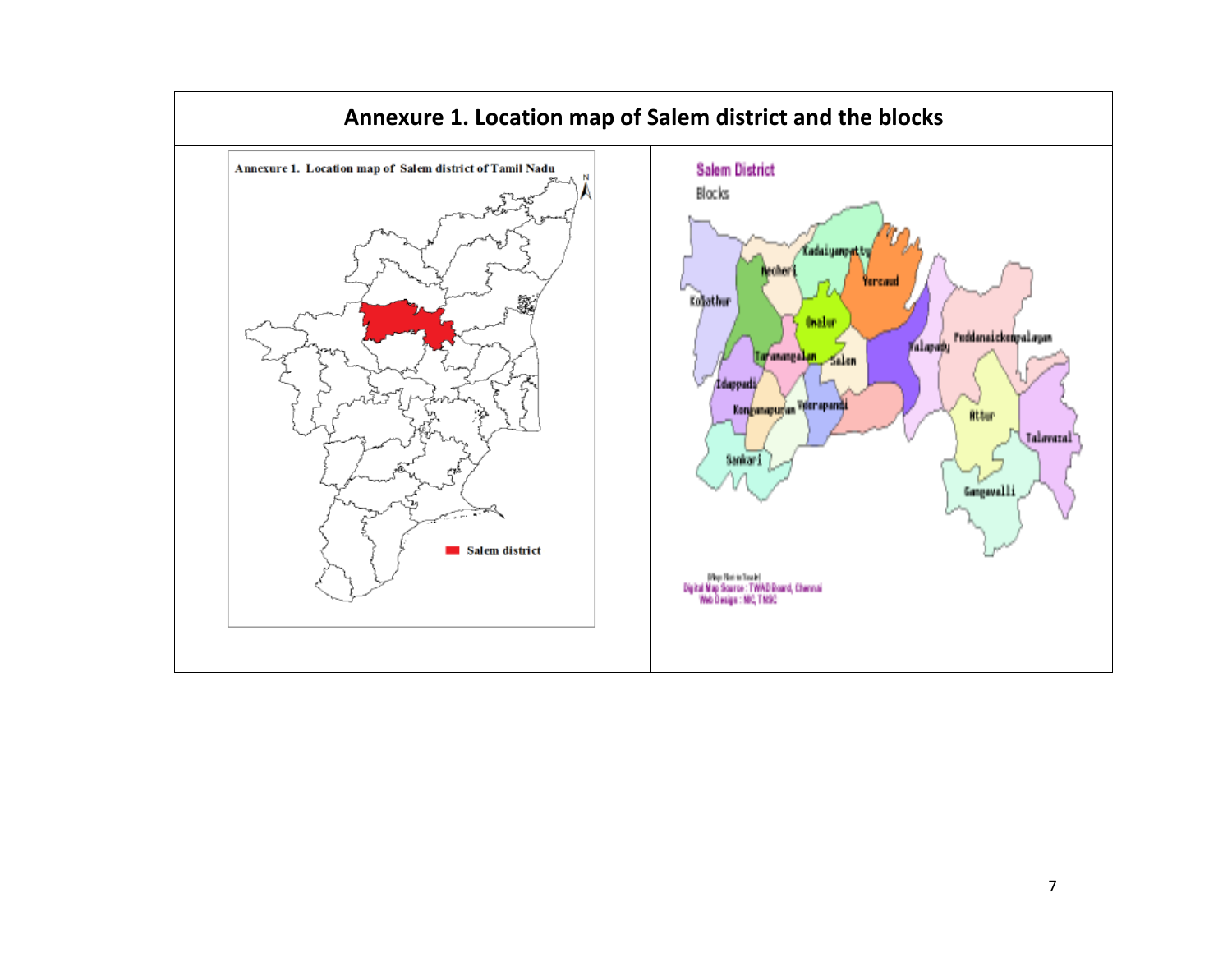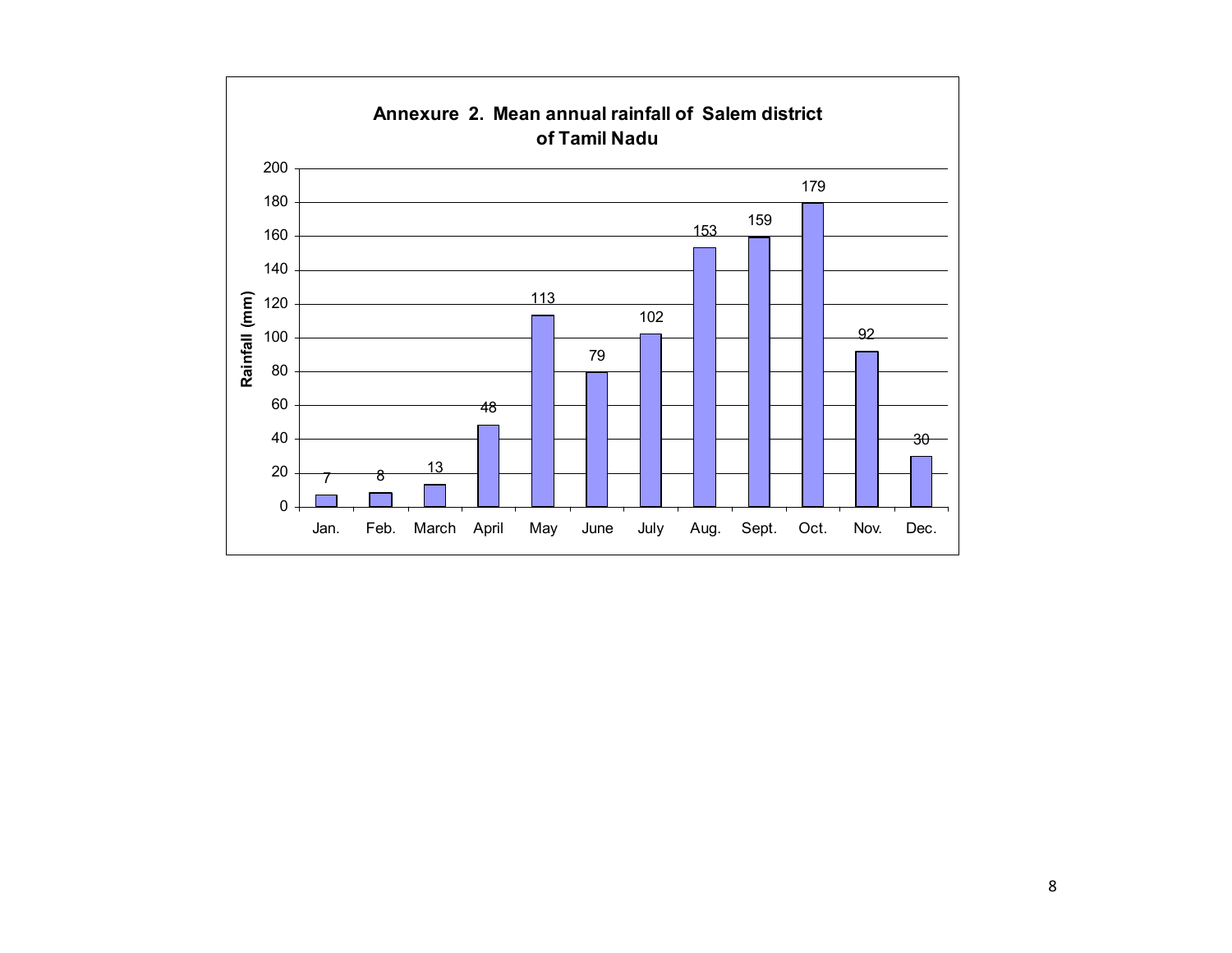

#### Annexure 3. Soil map of Salem district of Tamil Nadu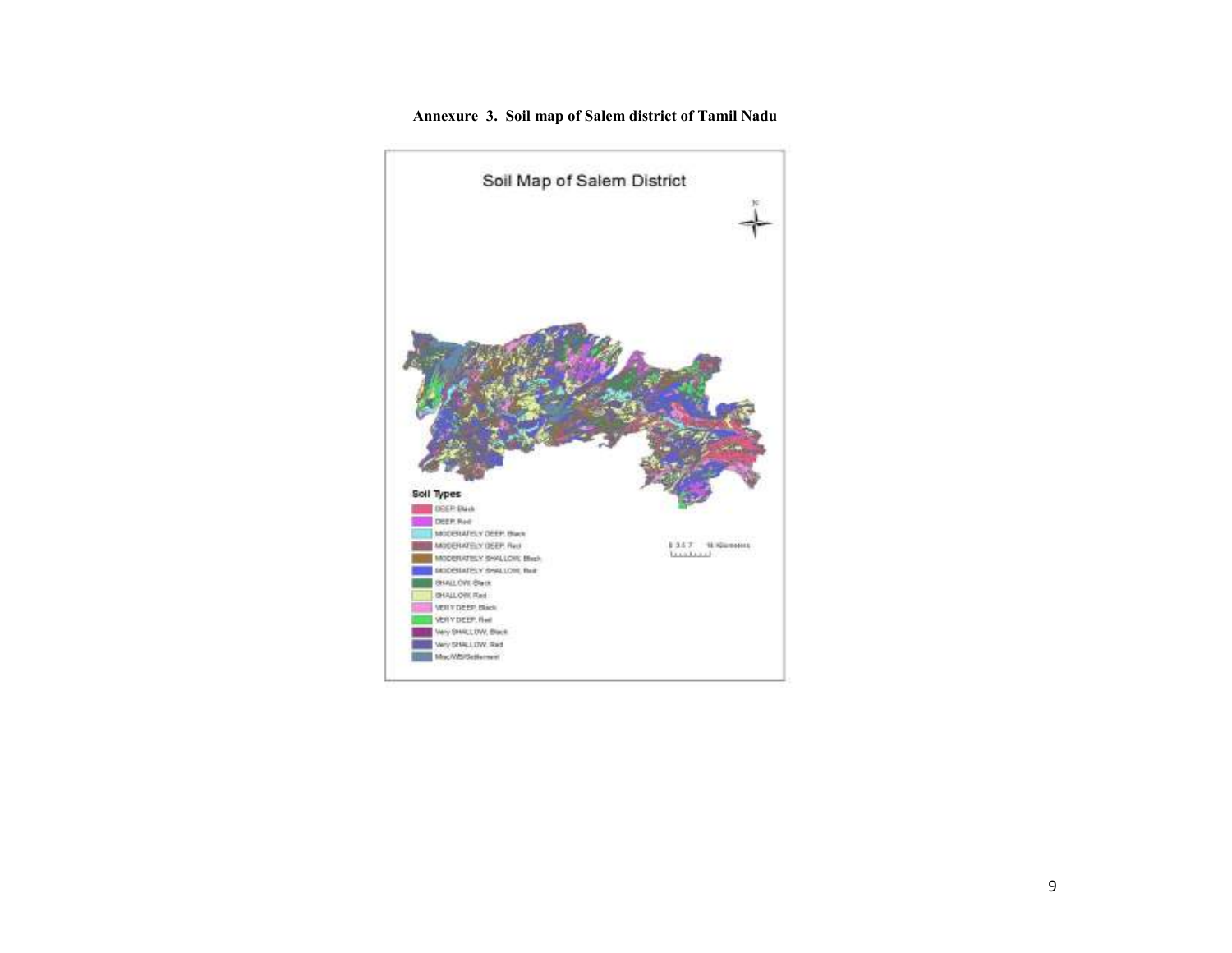# 2.0 Strategies for weather related contingencies

## 2.1 Drought

# 2.1.1 Rainfed situation

| <b>Condition</b>                                  |                                   |                                                                                                                                                |                                   | <b>Suggested Contingency measures</b>                                                                                                                                                |                                                                                                                                             |
|---------------------------------------------------|-----------------------------------|------------------------------------------------------------------------------------------------------------------------------------------------|-----------------------------------|--------------------------------------------------------------------------------------------------------------------------------------------------------------------------------------|---------------------------------------------------------------------------------------------------------------------------------------------|
| <b>Early season</b><br>drought (delayed<br>onset) | <b>Major Farming</b><br>situation | Crop/cropping system                                                                                                                           | Change in crop/cropping<br>system | <b>Agronomic measures</b>                                                                                                                                                            | <b>Remarks</b> on<br>Implementation                                                                                                         |
| Delay by 2 weeks<br>(June $3^{rd}$ week)          | Shallow red<br>soils              | $\bullet$ Groundnut + Red gram<br>$+$ Castor<br>• Sorghum / maize / ragi /<br>Pearl millet<br>$\bullet$ Groundnut + castor<br>• Rainfed tomato | No change                         | 1. Mulching -<br>(In-situ moisture conservation)<br>2. $0.5\%$ KH <sub>2</sub> PO <sub>4</sub><br>for seed<br>treatment in sorghum<br>for<br>drought tolerant<br>3. Intercultivation | 1. Seed<br>drills under<br><b>RKVY</b><br>2. Supply of seeds<br>through NFSM<br>3. Awareness creation<br>about<br>seed<br>for<br>treatments |
| Rabi season<br>(Oct. 4 <sup>th</sup> week)        |                                   | Tapioca<br>$\bullet$<br>$Sorghum + pulses$<br>$\bullet$<br>Horse gram<br>$\bullet$                                                             |                                   |                                                                                                                                                                                      | drought tolerance                                                                                                                           |
| Kharif season<br>(June $3^{\text{rd}}$ week)      | Black soil                        | Maize - Red gram<br>$\bullet$<br>Cotton<br>$\bullet$                                                                                           |                                   |                                                                                                                                                                                      |                                                                                                                                             |
| Rabi season<br>(Oct. 4 <sup>th</sup> week)        |                                   | Maize<br>$\bullet$                                                                                                                             |                                   |                                                                                                                                                                                      |                                                                                                                                             |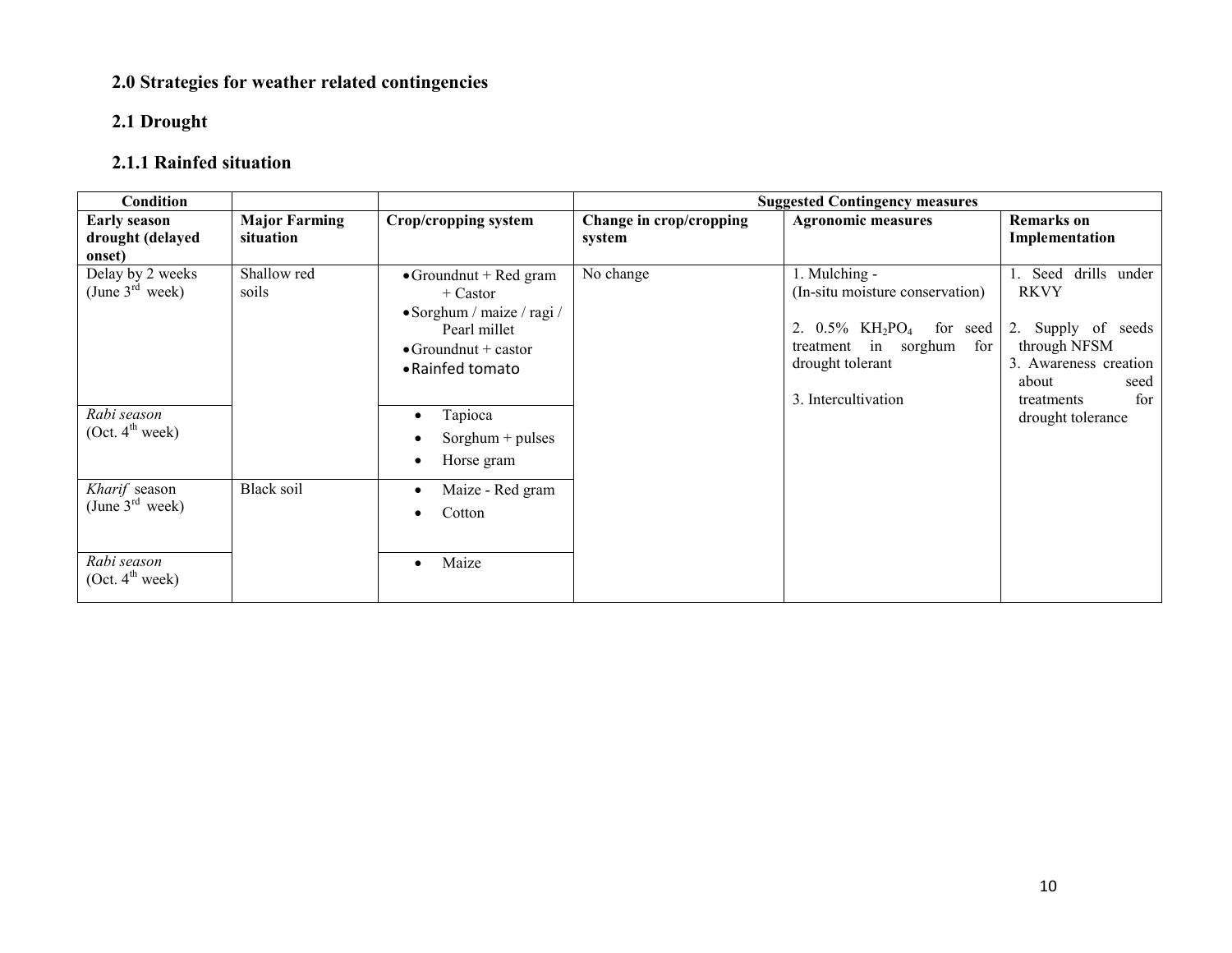| Condition                                              |                                   |                                                                                                                                                  | <b>Suggested Contingency measures</b>                                                                                                                                                                                        |                                                                                                                                                                                                                                                                                                                   |                                                                                                                                                                                                                                        |  |
|--------------------------------------------------------|-----------------------------------|--------------------------------------------------------------------------------------------------------------------------------------------------|------------------------------------------------------------------------------------------------------------------------------------------------------------------------------------------------------------------------------|-------------------------------------------------------------------------------------------------------------------------------------------------------------------------------------------------------------------------------------------------------------------------------------------------------------------|----------------------------------------------------------------------------------------------------------------------------------------------------------------------------------------------------------------------------------------|--|
| <b>Early season</b><br>drought (delayed<br>onset)      | <b>Major Farming</b><br>situation | Crop/cropping system                                                                                                                             | Change in crop/cropping<br>system                                                                                                                                                                                            | <b>Agronomic measures</b>                                                                                                                                                                                                                                                                                         | <b>Remarks</b> on<br>Implementation                                                                                                                                                                                                    |  |
| Delay by 4 weeks<br>Kharif season<br>(July $1st$ week) | Shallow red soils                 | Groundnut + Red<br>$\bullet$<br>$gram + Castor$<br>Sorghum / maize /<br>ragi / pearl millet<br>Groundnut + castor<br>Rainfed tomato<br>$\bullet$ | Spreading<br>groundnut<br>(TMV 2, TMV 7, VRI 2)<br>Sunflower (CO 4, Morden) /<br>Castor (TMV 5, TMV 6) / Red<br>gram (SA1, VBN2) / Cowpea<br>(Paiyur 1, $CO(CP)7$ )/<br>Sorghum (CO 26) / Cumbu<br>(CO 7, CO(Cu)9, ICMV 221) | 1. Mulching -<br>(In-situ moisture conservation)<br>2. Conservation furrow<br>3. Drought tolerant varieties are<br>selected<br>4. Intercultivation<br>5. 0.5 % Kel foliar spray for<br>drought tolerant<br>6. $0.5\%$ KH <sub>2</sub> PO <sub>4</sub><br>for seed<br>treatment in sorghum for<br>drought tolerant | 1. Seed drills under<br><b>RKVY</b><br>2. Supply of seeds<br>through NFSM<br>3. Awareness creation<br>about seed treatments<br>for drought tolerance<br>4. Farmers has to take<br>up water conservation<br>measures<br>and<br>mulching |  |
| Rabi season<br>(Nov. $2^{nd}$ week)                    |                                   | Tapioca<br>$\bullet$<br>Sorghum + pulses<br>Horse gram                                                                                           | Horse gram (CO 1, Paiyur<br>$1\&2)$ / Black gram (T 9, VBN<br>1, VBN 2, VBN 3) / Sorghum<br>(CO 26, CO (S) 28, BSR 1,<br>Paiyur $1 & 2$                                                                                      |                                                                                                                                                                                                                                                                                                                   |                                                                                                                                                                                                                                        |  |
| Kharif season<br>(July $1st$ week)                     | <b>Black soil</b>                 | Maize - Red gram<br>$\bullet$<br>Cotton<br>$\bullet$                                                                                             | Fodder sorghum (CO 27,<br>COFS 29) / Maize (CO 1,<br>COH $(M)$ 4) + Green gram<br>$(CO 6,$ Paiyur 1) /<br>millet<br>(CO)<br>7,<br>Pearl<br>ICMV 221) / Sorghum<br>(CO 26, CO (S) 28, BSR 1,<br>Paiyur $1 & 2$                |                                                                                                                                                                                                                                                                                                                   |                                                                                                                                                                                                                                        |  |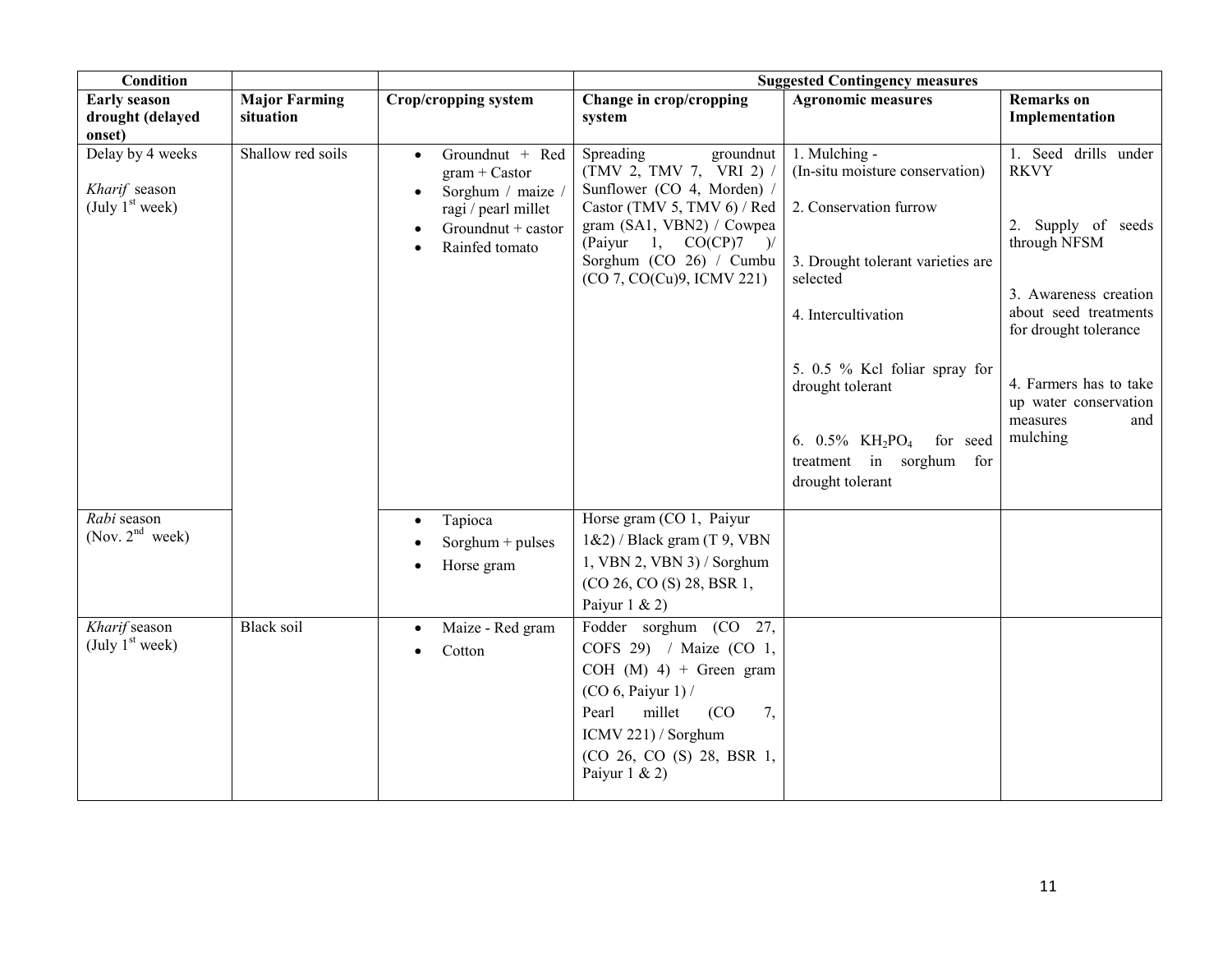| Condition                                         |                                   |                      | <b>Suggested Contingency measures</b>                                       |                           |                                     |  |
|---------------------------------------------------|-----------------------------------|----------------------|-----------------------------------------------------------------------------|---------------------------|-------------------------------------|--|
| <b>Early season</b><br>drought (delayed<br>onset) | <b>Major Farming</b><br>situation | Crop/cropping system | Change in crop/cropping<br>system                                           | <b>Agronomic measures</b> | <b>Remarks</b> on<br>Implementation |  |
| Rabi season<br>(Nov. $2nd$ week)                  |                                   | Maize                | Fodder sorghum (CO 27,<br>COFS 29) / Horse gram (CO<br>1, Paiyur $1 \& 2$ ) |                           |                                     |  |

| Condition                                                        |                                   |                                                                                                                                |                                                                                                    | <b>Suggested Contingency measures</b>                                                                                                                                                                                                                                                                             |                                                                    |                                                                                                                                                               |
|------------------------------------------------------------------|-----------------------------------|--------------------------------------------------------------------------------------------------------------------------------|----------------------------------------------------------------------------------------------------|-------------------------------------------------------------------------------------------------------------------------------------------------------------------------------------------------------------------------------------------------------------------------------------------------------------------|--------------------------------------------------------------------|---------------------------------------------------------------------------------------------------------------------------------------------------------------|
| <b>Early season</b><br>drought (delayed<br>onset)                | <b>Major Farming</b><br>situation | Crop/cropping system                                                                                                           | Change in crop/cropping<br>system                                                                  | <b>Agronomic measures</b>                                                                                                                                                                                                                                                                                         | <b>Remarks</b> on<br>Implementation                                |                                                                                                                                                               |
| Delay by 6<br>weeks Kharif season<br>(July $3^{\text{rd}}$ week) | Shallow red<br>soils              | • Groundnut + Red gram<br>$+$ Castor<br>• Sorghum / maize / ragi /<br>pearl millet<br>• Groundnut + castor<br>• Rainfed tomato | Fodder Sorghum (CO 27,<br>$COFS$ 29) /<br>Minor<br>millets<br>Castor (TMV 5, TMV $6$ ) +<br>pulses | 1. Mulching -<br>(In-situ moisture conservation)<br>2. Conservation furrow<br>3. Drought tolerant varieties are<br>selected<br>4. Intercultivation<br>5. 0.5 % KCl foliar spray for<br>drought tolerant<br>6. $0.5\%$ KH <sub>2</sub> PO <sub>4</sub><br>for seed<br>treatment in sorghum for<br>drought tolerant | <b>RKVY</b><br>3 <sub>1</sub>                                      | 1. Seed drills under<br>2. Supply of seeds<br>through NFSM<br>Awareness<br>about<br>creation<br>seed treatments for<br>drought tolerance<br>4. Farmers has to |
| Rabi season<br>(Nov. $4^{th}$ week)                              |                                   | Tapioca<br>$\bullet$<br>Sorghum $+$ pulses<br>Horse gram                                                                       |                                                                                                    |                                                                                                                                                                                                                                                                                                                   | take<br>up<br>water<br>conservation<br>and<br>measures<br>mulching |                                                                                                                                                               |
| Kharif season<br>(July 3 <sup>rd</sup> week)                     | Black soil                        | Maize - Red gram<br>$\bullet$<br>Cotton<br>$\bullet$                                                                           | Fodder Sorghum (CO 27,<br>COFS 29) / Minor millets                                                 |                                                                                                                                                                                                                                                                                                                   |                                                                    |                                                                                                                                                               |
| Rabi season<br>(Nov. $4^{\text{th}}$ week)                       |                                   | Maize<br>$\bullet$                                                                                                             | Pulses                                                                                             |                                                                                                                                                                                                                                                                                                                   |                                                                    |                                                                                                                                                               |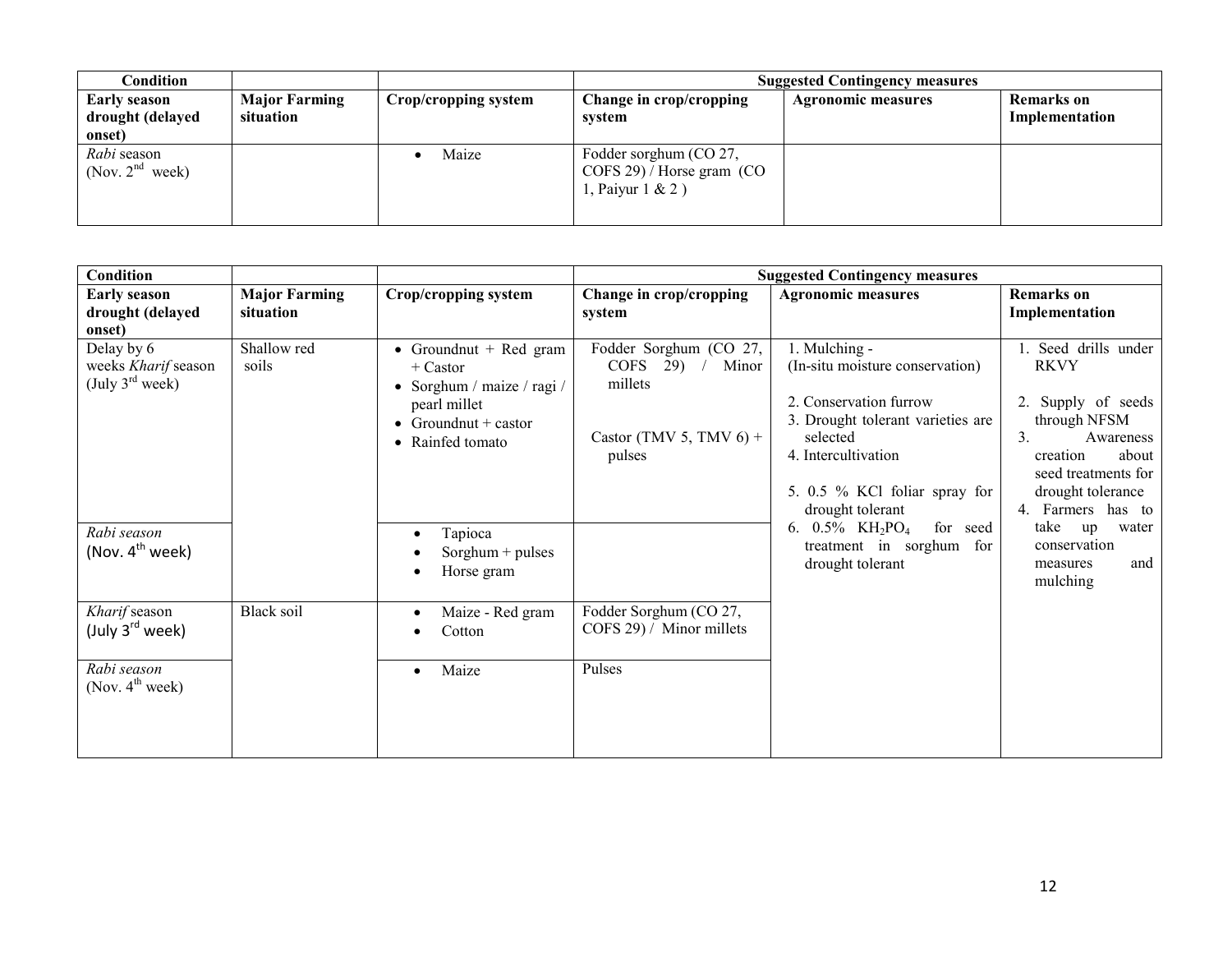| Condition                   |                    |                      |                         | <b>Suggested Contingency measures</b> |                                  |  |  |  |
|-----------------------------|--------------------|----------------------|-------------------------|---------------------------------------|----------------------------------|--|--|--|
| Early season drought        | <b>Major</b>       | Crop/cropping system | Change in crop/cropping | Agronomic                             | <b>Remarks on Implementation</b> |  |  |  |
| (delayed onset)             | Farming            |                      | system                  | measures                              |                                  |  |  |  |
|                             | situation          |                      |                         |                                       |                                  |  |  |  |
| Delay by 8                  | Shallow red        |                      |                         |                                       |                                  |  |  |  |
| weeks (Specify month)       | soils              |                      |                         |                                       |                                  |  |  |  |
| Kharif season               |                    |                      |                         |                                       |                                  |  |  |  |
| (Aug. $1st$ week)           |                    |                      |                         |                                       |                                  |  |  |  |
|                             |                    |                      |                         |                                       |                                  |  |  |  |
| Rabi season                 |                    |                      |                         |                                       |                                  |  |  |  |
| (Dec. $2nd$ week)           |                    |                      | Not applicable          |                                       |                                  |  |  |  |
|                             |                    |                      |                         |                                       |                                  |  |  |  |
| Kharif season               | <b>Black soils</b> |                      |                         |                                       |                                  |  |  |  |
| (Aug. 1 <sup>st</sup> week) |                    |                      |                         |                                       |                                  |  |  |  |
|                             |                    |                      |                         |                                       |                                  |  |  |  |
| Rabi season                 |                    |                      |                         |                                       |                                  |  |  |  |
| (Dec. $2nd$ week)           |                    |                      |                         |                                       |                                  |  |  |  |

| Condition                                                                         |                               |                                                                                           |                                                                                                                     | <b>Suggested Contingency measures</b>                                                                                                                              |                                                                                                                                    |
|-----------------------------------------------------------------------------------|-------------------------------|-------------------------------------------------------------------------------------------|---------------------------------------------------------------------------------------------------------------------|--------------------------------------------------------------------------------------------------------------------------------------------------------------------|------------------------------------------------------------------------------------------------------------------------------------|
| <b>Early season drought</b><br>(Normal onset,<br>followed by 15-20                | Major<br>Farming<br>situation | Crop/cropping system                                                                      | Crop management                                                                                                     | Soil management                                                                                                                                                    | <b>Remarks on Implementation</b>                                                                                                   |
| days dry spell after<br>sowing leading to poor<br>germination/crop<br>stand etc.) | Shallow red<br>soils          | Groundnut +<br>$\bullet$<br>$Redgram + Castor -$<br>Ragi<br>Ragi – Groundnut<br>$\bullet$ | 1. Thinning and gap<br>filling the existing crop<br>2. Mulching<br>3. Supplementary<br>irrigation<br>4. Water spray | 1. Dust mulching<br>2. Conservation furrow<br>3. Basal application of<br>FYM or Vermicompost to<br>improve the soil physical<br>properties.<br>4. Intercultivation | 1. Supply of seeds through<br><b>NFSM</b><br>2. IEC materials on early season<br>drought may be issued to the<br>farming community |
|                                                                                   | Black soils                   | Cotton<br>$\bullet$<br>Maize - Pulses                                                     | Gap filling / resowing if<br>necessary                                                                              | Intercultivation                                                                                                                                                   |                                                                                                                                    |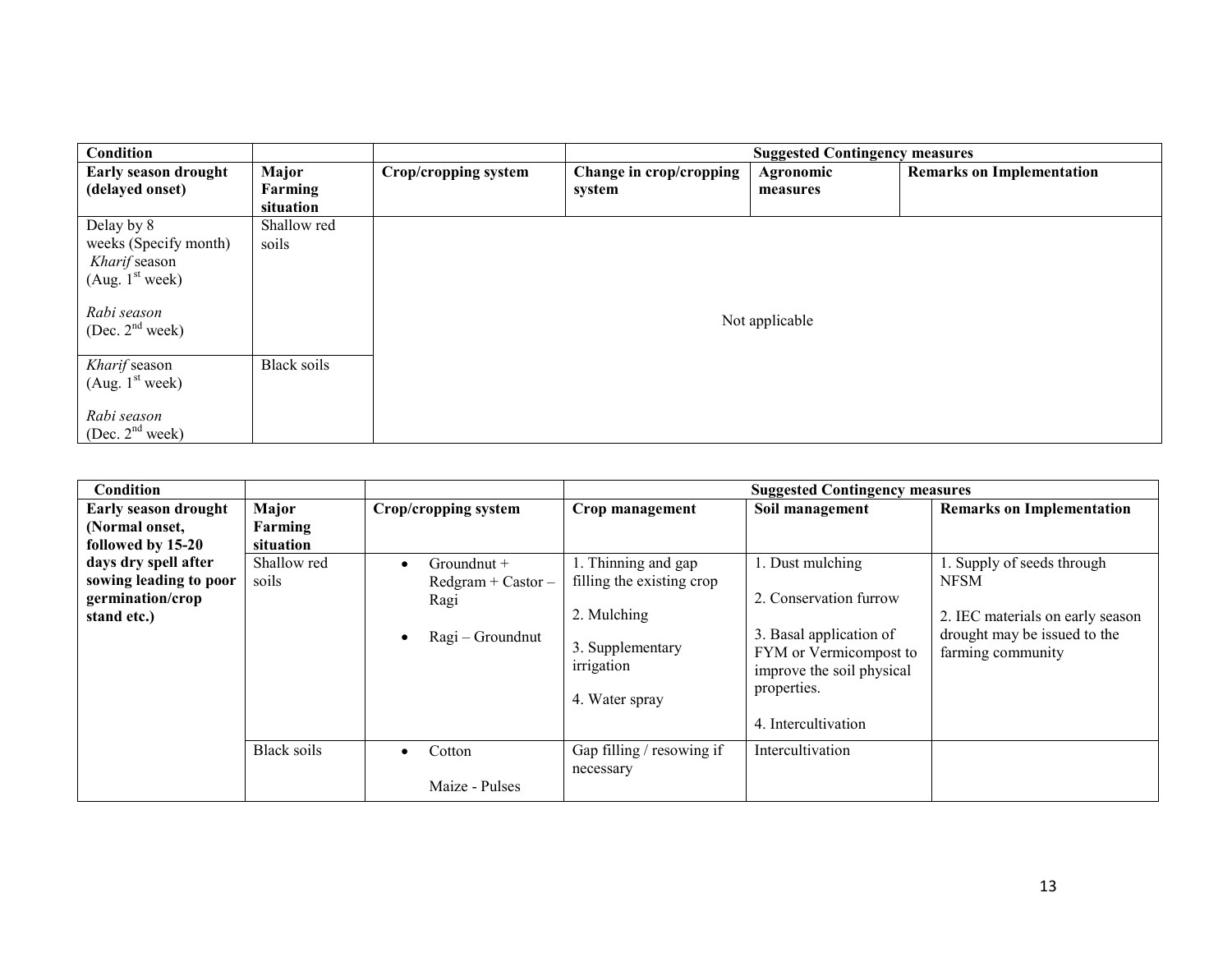| Condition                                                               |                      |                                                                              | <b>Suggested Contingency measures</b>                                                           |                                                                           |                                                                                                               |  |
|-------------------------------------------------------------------------|----------------------|------------------------------------------------------------------------------|-------------------------------------------------------------------------------------------------|---------------------------------------------------------------------------|---------------------------------------------------------------------------------------------------------------|--|
| Major<br>Mid season drought<br>(long dry spell)<br>Farming<br>situation |                      | Crop/cropping system                                                         | Crop management                                                                                 | Soil management                                                           | <b>Remarks on Implementation</b>                                                                              |  |
| At vegetative stage                                                     | Shallow red<br>soils | Groundnut +<br>$Redgram + Castor -$<br>Ragi<br>Ragi – Groundnut<br>$\bullet$ | . Supplementary<br>through<br>irrigation<br>rain<br>gun, siphon irrigation<br>2. Water spraying | . Intercultivation<br>2. Conservation furrow<br>fertilizer<br>Split<br>3. | Supply<br>intercultural<br>-of<br>implements through RKVY<br>Supply<br>through<br>seeds<br>-of<br><b>NFSM</b> |  |
|                                                                         | Black soils          | Cotton<br>٠<br>Maize - Pulses                                                | of drought<br>3. Spraying<br>chemicals/<br>tolerance<br>growth regulators                       | application after receipt<br>of rains                                     |                                                                                                               |  |

| Condition                              |                                   | <b>Suggested Contingency measures</b> |                 |                 |                              |
|----------------------------------------|-----------------------------------|---------------------------------------|-----------------|-----------------|------------------------------|
| Mid season drought<br>(long dry spell) | <b>Major Farming</b><br>situation | Crop/cropping system                  | Crop management | Soil management | Remarks on<br>Implementation |
| At reproductive stage                  | Shallow red soils<br>Black soils  |                                       | Not applicable  |                 |                              |

| Condition                               |                  | <b>Suggested Contingency measures</b> |                 |                    |                   |
|-----------------------------------------|------------------|---------------------------------------|-----------------|--------------------|-------------------|
| <b>Terminal drought</b>   Major Farming |                  | Crop/cropping system                  | Crop management | Rabi Crop planning | <b>Remarks</b> on |
|                                         | situation        |                                       |                 |                    | Implementation    |
|                                         | Shallow red soil | Not applicable                        |                 |                    |                   |
|                                         | Black soil       |                                       |                 |                    |                   |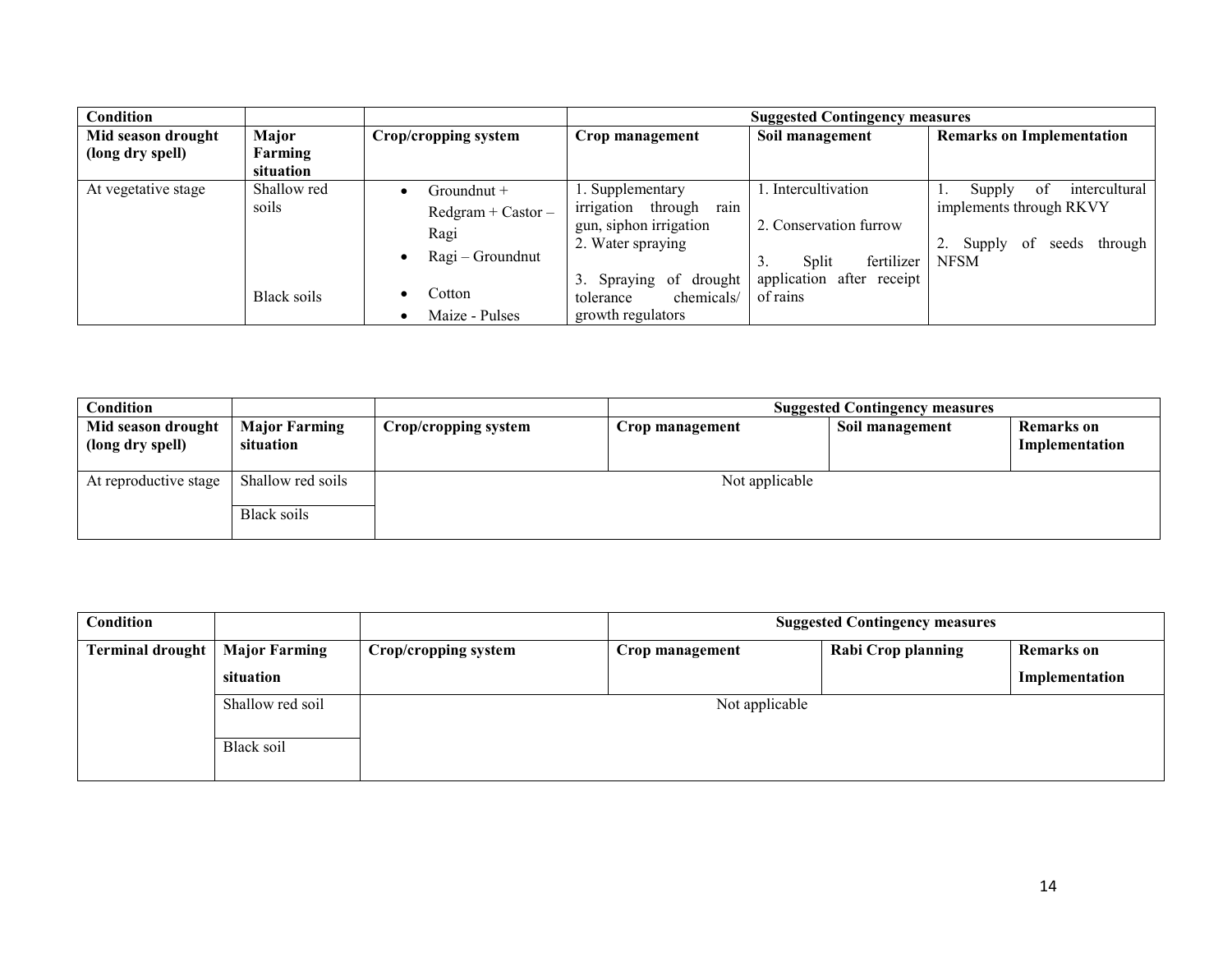# 2.1.2 Irrigated situation:

| Condition           |                                |                                | <b>Suggested Contingency measures</b> |                             |                    |
|---------------------|--------------------------------|--------------------------------|---------------------------------------|-----------------------------|--------------------|
|                     | <b>Major Farming situation</b> | Crop/cropping system           | Change in crop/cropping               | <b>Agronomic measures</b>   | <b>Remarks</b> on  |
|                     |                                |                                | svstem                                |                             | Implementation     |
| Delayed/limited     | 1. Canal irrigated             | Rice - Rice                    | Green manure / Pulses -               | 1. Alternate wetting and    | 1. Supply of seeds |
| release of water in | Red soils                      |                                | Rice                                  | drying                      | through NFSM       |
| canals due to low   | 2. Canal irrigated             | Sugarcane                      |                                       |                             |                    |
| rainfall            | Black soils                    |                                | Millets / Pulses - Rice               | 2. Adopting moisture        |                    |
|                     | 3. Borewell                    | $Rice - Cotton /$<br>$\bullet$ |                                       | conservation practices      |                    |
|                     | irrigated Red soils            | Gingelly / Groundnut           | Gingelly / Maize / Sorghum            |                             |                    |
|                     | 4. Borewell irrigated          |                                |                                       | 3. Selecting suitable short |                    |
|                     | Black soils                    | Turmeric - fallow              |                                       | duration varieties          |                    |
|                     | 5. Tankfed areas               |                                |                                       |                             |                    |
|                     |                                |                                |                                       |                             |                    |

| Condition        |                                |                                | <b>Suggested Contingency measures</b> |                             |                        |  |
|------------------|--------------------------------|--------------------------------|---------------------------------------|-----------------------------|------------------------|--|
|                  | <b>Major Farming situation</b> | Crop/cropping system           | Change in crop/cropping               | <b>Agronomic measures</b>   | <b>Remarks</b> on      |  |
|                  |                                |                                | svstem                                |                             | Implementation         |  |
| Non release of   | Canal irrigated                | Rice - Rice                    | Gingelly / Sorghum / Maize            | . Mulching                  | . Awareness creation   |  |
| water in canals  | Red soils                      |                                |                                       |                             | through mass media     |  |
| under delayed    | 2. Canal irrigated             | Sugarcane                      | Fodder sorghum /                      | 2. Adopting moisture        | 2. State Department of |  |
| onset of monsoon | Black soils                    |                                | Pearl millet / Pulses                 | conservation practices      | Agriculture and        |  |
| in catchment     | 3. Tankfed areas               | $Rice - Cotton /$              |                                       |                             | Agriculture            |  |
|                  |                                | Gingelly / Groundnut           |                                       | 3. Selecting suitable short | Engineering            |  |
|                  |                                |                                |                                       | duration varieties          |                        |  |
|                  |                                | Turmeric - fallow<br>$\bullet$ |                                       |                             |                        |  |

| Condition                                                                           |                                             |                      | <b>Suggested Contingency measures</b>                                 |                                                               |                                                                              |  |  |
|-------------------------------------------------------------------------------------|---------------------------------------------|----------------------|-----------------------------------------------------------------------|---------------------------------------------------------------|------------------------------------------------------------------------------|--|--|
|                                                                                     | <b>Major Farming situation</b>              | Crop/cropping system | Change in crop/cropping                                               | <b>Agronomic measures</b>                                     | <b>Remarks</b> on                                                            |  |  |
|                                                                                     |                                             |                      | system                                                                |                                                               | Implementation                                                               |  |  |
| Lack of inflows<br>into tanks due to<br>insufficient<br>delayed onset of<br>monsoon | Tankfed Red soils<br>2. Tankfed black soils | Rice                 | Gingelly / Sorghum / Maize<br>Fodder sorghum / Pearl millet<br>Pulses | 1. Mulching<br>2. Adopting moisture<br>conservation practices | 1. Package of<br>practices of new<br>crops may be<br>given to the<br>farmers |  |  |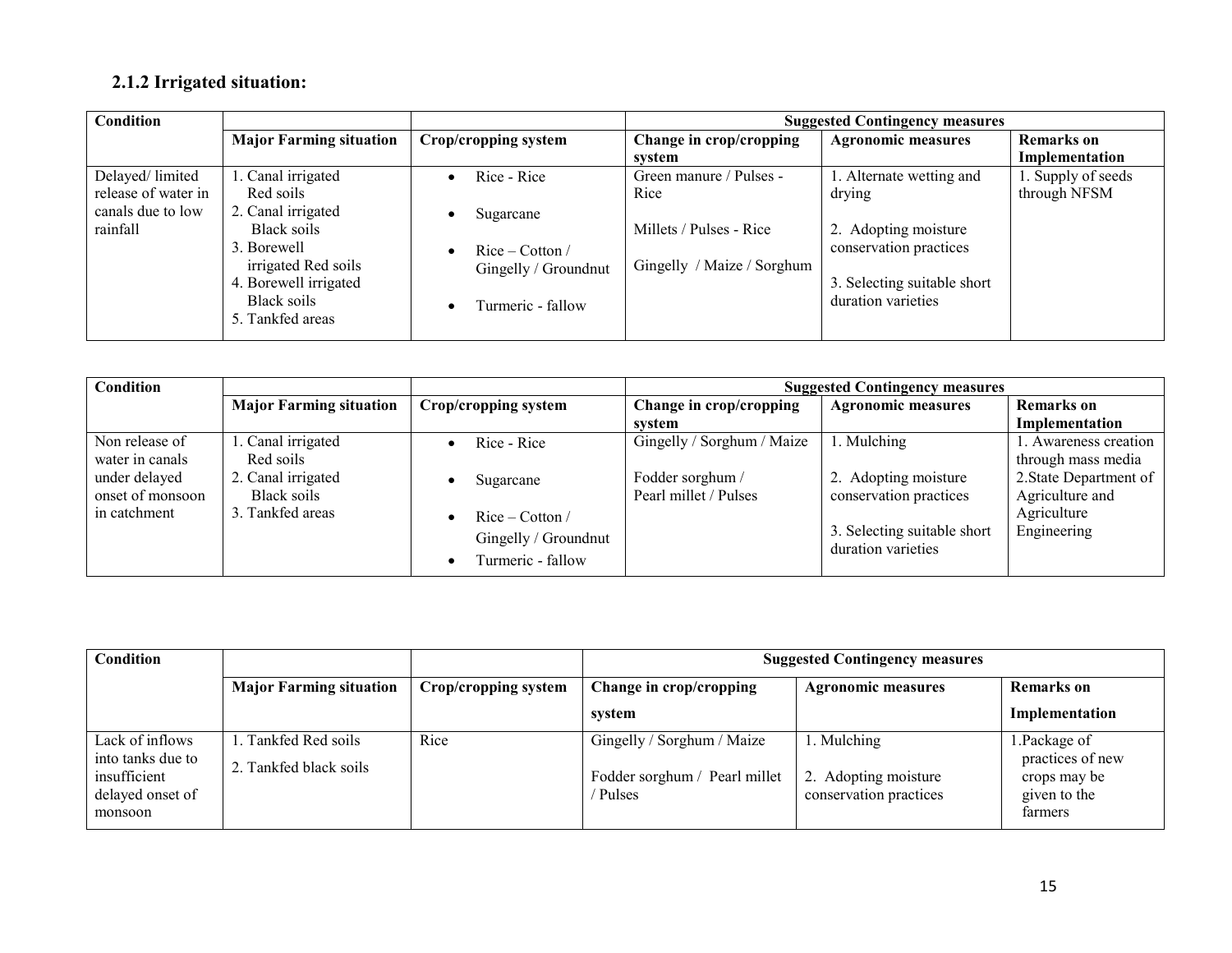| Condition                                                      |                                                    |                                     | <b>Suggested Contingency measures</b>      |                                                     |                                                                             |  |  |
|----------------------------------------------------------------|----------------------------------------------------|-------------------------------------|--------------------------------------------|-----------------------------------------------------|-----------------------------------------------------------------------------|--|--|
|                                                                | <b>Major Farming</b>                               | Crop/cropping system                | Change in crop/cropping                    | <b>Agronomic measures</b>                           | <b>Remarks</b> on                                                           |  |  |
|                                                                | situation                                          |                                     | system                                     |                                                     | Implementation                                                              |  |  |
| Insufficient<br>groundwater<br>recharge due to<br>low rainfall | Borewell irrigated<br>red soils and<br>black soils | Groundnut / Gingelly /<br>Sunflower | Sorghum / Pearl millet /<br>Fodder sorghum | 1. Mulching<br>2. Water harvesting and<br>Recycling | 1.Package of<br>practices of new<br>crops may be<br>given to the<br>farmers |  |  |

### 2.2 Unusual rains (untimely, unseasonal etc) (for both rainfed and irrigated situations)

| Condition                                                                         |                       | Suggested contingency measure                                                              |                                                         |                                                                                              |
|-----------------------------------------------------------------------------------|-----------------------|--------------------------------------------------------------------------------------------|---------------------------------------------------------|----------------------------------------------------------------------------------------------|
| <b>Continuous high</b><br>rainfall in a short<br>span leading to<br>water logging | Vegetative stage      | <b>Flowering stage</b>                                                                     | Crop maturity stage                                     | Post harvest                                                                                 |
| Groundnut                                                                         | Provision of Drainage | Drain excess water<br>Spraying of growth regulators to avoid /<br>minimize flower shedding | Weather based advisory to be<br>followed for harvesting | Mechanical drying<br>↘<br>Threshing on $5th$ day<br>➤<br>after harvest of<br>ground nut crop |
| Outbreak of pests<br>and diseases due to<br>unseasonal rains                      |                       |                                                                                            |                                                         |                                                                                              |
| Groundnut                                                                         |                       | Timely plant protection measures are to be<br>taken against ELS and root rot.              |                                                         |                                                                                              |
| Horticulture                                                                      |                       |                                                                                            |                                                         |                                                                                              |

## 2.3 Floods: NA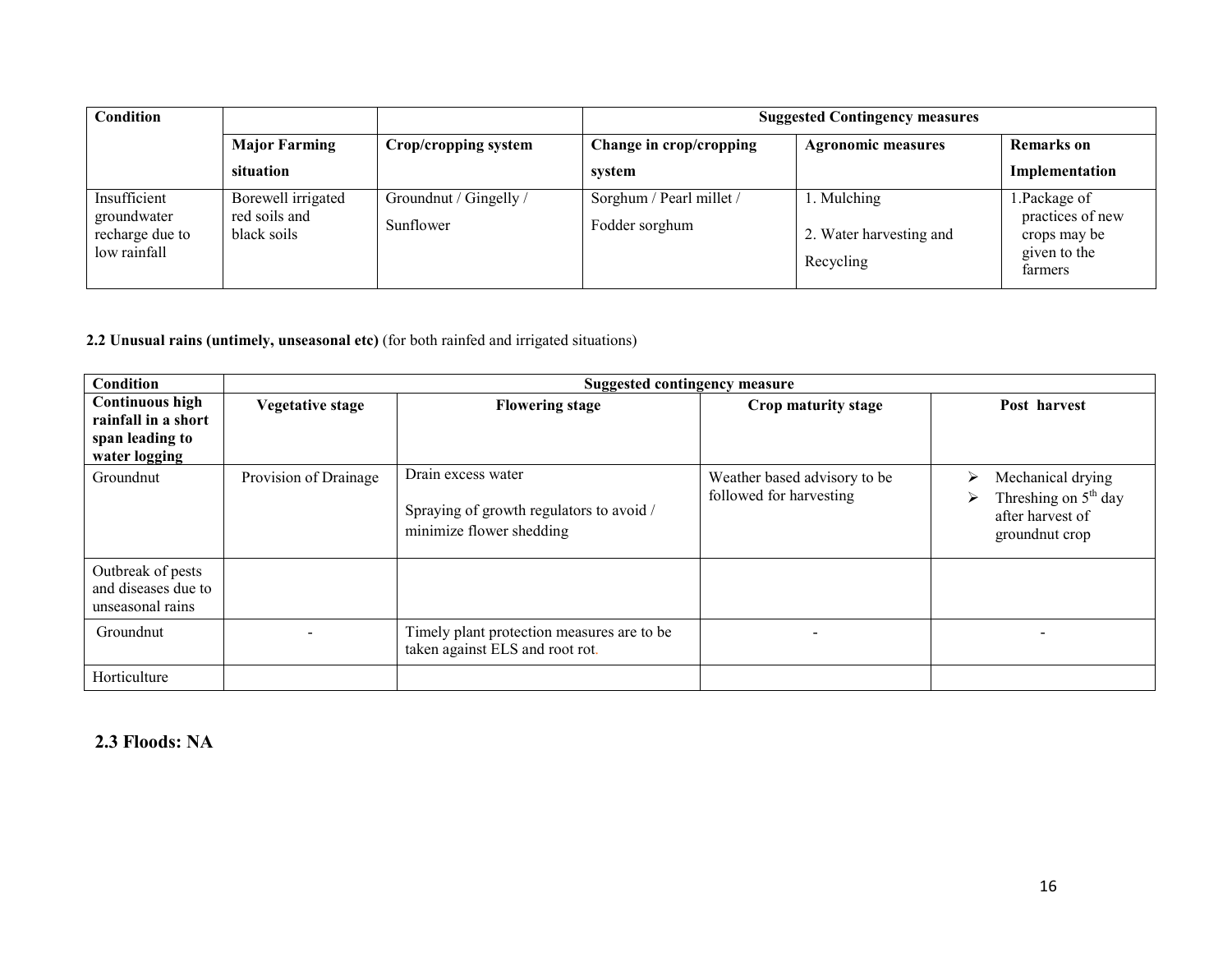## 2.5 Contingent strategies for Livestock, Poultry & Fisheries:

# 2.5.1 Livestock

|                                  | <b>Suggested contingency measures</b>                                                                                                                                                                                                                                                                                                                                                                                                                                                                                                          |                                                                                                                                                                                                                                                                                                                                                                                                                                                                                                                                                                                                                                 |                                                                                                                                                                 |  |  |  |
|----------------------------------|------------------------------------------------------------------------------------------------------------------------------------------------------------------------------------------------------------------------------------------------------------------------------------------------------------------------------------------------------------------------------------------------------------------------------------------------------------------------------------------------------------------------------------------------|---------------------------------------------------------------------------------------------------------------------------------------------------------------------------------------------------------------------------------------------------------------------------------------------------------------------------------------------------------------------------------------------------------------------------------------------------------------------------------------------------------------------------------------------------------------------------------------------------------------------------------|-----------------------------------------------------------------------------------------------------------------------------------------------------------------|--|--|--|
|                                  | <b>Before the event</b>                                                                                                                                                                                                                                                                                                                                                                                                                                                                                                                        | During the event                                                                                                                                                                                                                                                                                                                                                                                                                                                                                                                                                                                                                | After the event                                                                                                                                                 |  |  |  |
| <b>Drought</b>                   |                                                                                                                                                                                                                                                                                                                                                                                                                                                                                                                                                |                                                                                                                                                                                                                                                                                                                                                                                                                                                                                                                                                                                                                                 |                                                                                                                                                                 |  |  |  |
| Feed and fodder<br>availability  | 1. Dry fodder production, hay making and creation of<br>fodder banks at village levels based on the<br>livestock population<br>2. Ensiling and enrichment of fodder grasses and<br>sugarcane tops<br>3. Creation of fodder models for draught with Guinea<br>grass, stylo, desmanthus, kolukkattai grass etc.<br>4. Conservation of green and dry fodder through<br>chaffing<br>4. Creation of tree fodder models with Subabul,<br>Glyricidia, Agathi, Prosopis etc.<br>5. Fodder production with Sorghum - Stylo-Sorghum<br>on rotation basis | 1. Chaffing of green and dry fodder to conserve<br>fodder.<br>2. Use of unconventional and locally available<br>cheap feed ingredients forfeeding livestock.<br>3. Enrichment of dry fodder with urea Salt and<br>molasses.<br>4. Continuous supplementation of Minerals to<br>prevent infertility.<br>5. Use of foggers and sprinklers on the sheds,<br>sprinkling of water on the body to reduce the heat<br>load.<br>6. Advising the farmers to feed Concentrates during<br>cooler parts of the day.<br>7. Advising farmers not to graze during hotter parts<br>of the day<br>8. Snail control measures in the Water bodies. | 1. Mineral supplementation for<br>heifers and cows.<br>2. Use of salt licks for goats<br>calves etc.<br>3. Feeding ad libitum gree<br>fodder including legumes. |  |  |  |
| Drinking water                   | 1. Creation of drinking water facilities in the<br>veterinary institutions and common grazing areas in<br>the villages (community water tanks)                                                                                                                                                                                                                                                                                                                                                                                                 | 1. Water treatment with Sanitizers                                                                                                                                                                                                                                                                                                                                                                                                                                                                                                                                                                                              |                                                                                                                                                                 |  |  |  |
| Health and disease<br>management | 1. Sheep pox vaccination in endemic areas<br>2. Deworming of all livestock                                                                                                                                                                                                                                                                                                                                                                                                                                                                     | 1. Treatment and control of diseases in the event<br>or disease manifestation.<br>of outbreak                                                                                                                                                                                                                                                                                                                                                                                                                                                                                                                                   | 1. Nutritional supplementation<br>2. Breeding management                                                                                                        |  |  |  |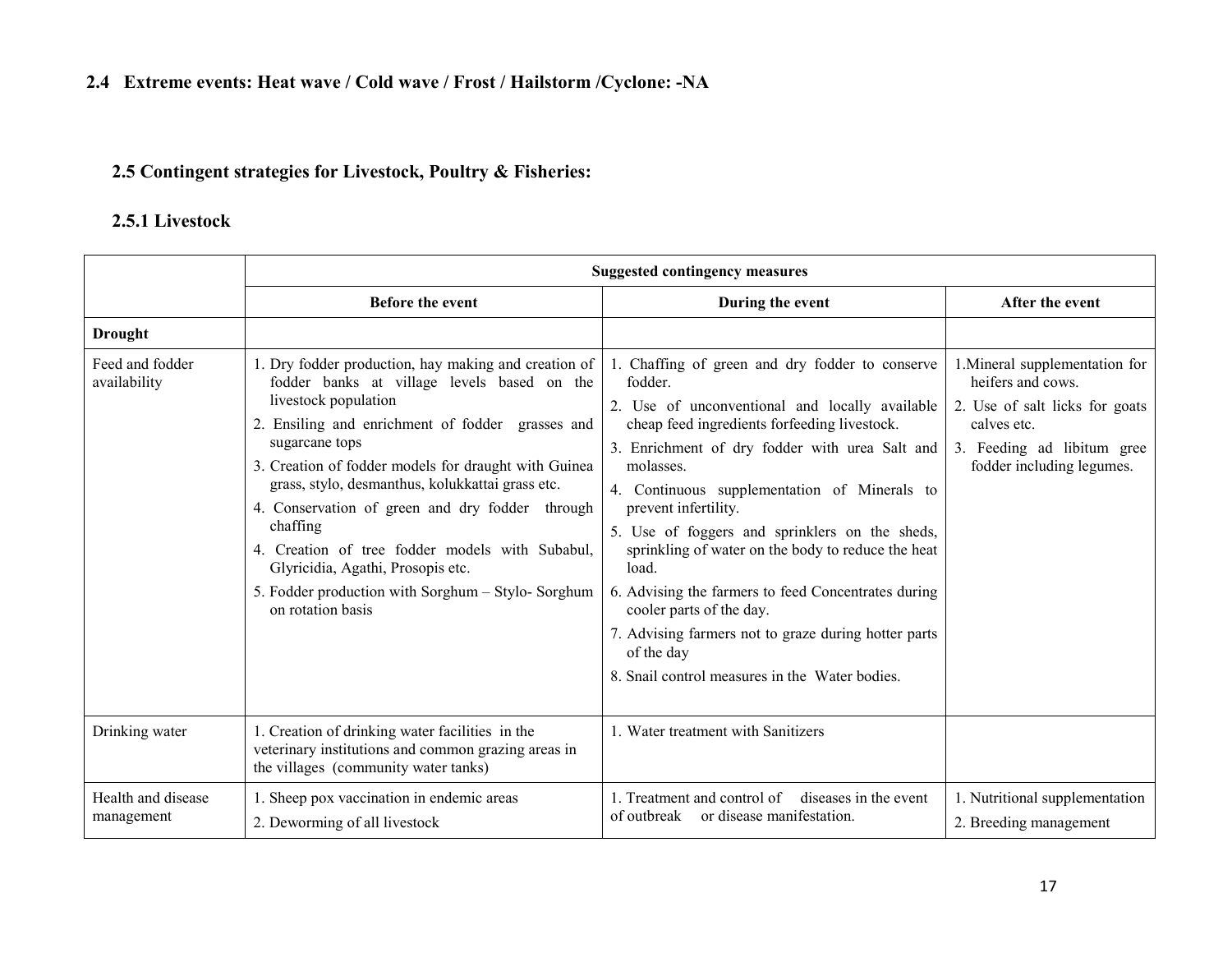|                                 | 3. FMD vaccination for all livestock |                             | 2. Nutritional supplementation              |                                   |  |
|---------------------------------|--------------------------------------|-----------------------------|---------------------------------------------|-----------------------------------|--|
|                                 |                                      | 4. Control of ectoparasites |                                             | 3. Summer management of livestock |  |
|                                 | ${\bf S}$<br>.no                     | Name of the<br>animals/     | Vaccines to be given for<br>immunization    |                                   |  |
|                                 |                                      | species                     |                                             |                                   |  |
|                                 | -1                                   | Cattle &                    | FMD& Anthrax vaccine as per                 |                                   |  |
|                                 |                                      | <b>Buffalo</b>              | endemic                                     |                                   |  |
|                                 | $\overline{2}$                       | Sheep $&$                   | Goat pox vaccine, anthrax                   |                                   |  |
|                                 |                                      | Goat                        | vaccine as per endemic                      |                                   |  |
|                                 | $\overline{3}$                       | Pig                         | FMD,                                        |                                   |  |
|                                 |                                      |                             | Swine fever & anthrax vaccine               |                                   |  |
|                                 |                                      |                             | per endemic                                 |                                   |  |
|                                 | $\overline{4}$                       | Dogs                        | Rabies vaccine                              |                                   |  |
|                                 | 5                                    | Poultry                     | Mareks disease vaccine<br>RDV,FPV,IBRV&IBDV |                                   |  |
|                                 |                                      |                             |                                             |                                   |  |
| <b>Floods</b>                   |                                      |                             |                                             |                                   |  |
| Feed and fodder<br>availability | $\qquad \qquad \text{---}$           |                             |                                             |                                   |  |
| Drinking water                  | $\cdots$                             |                             |                                             |                                   |  |
|                                 | S.n                                  | Name of the                 | Vaccines to be given for                    |                                   |  |
|                                 | $\mathbf{o}$                         | animals/<br>species         | immunization                                |                                   |  |
|                                 |                                      |                             |                                             |                                   |  |
|                                 | 1                                    | Cattle &                    | FMD& Anthrax vaccine as per                 |                                   |  |
|                                 |                                      | buffalo                     | endemic                                     |                                   |  |
| Health and disease              | $\overline{2}$                       | Sheep $&$                   | Goat pox vaccine, anthrax                   |                                   |  |
| management                      |                                      | goat                        | vaccine as per endemic                      |                                   |  |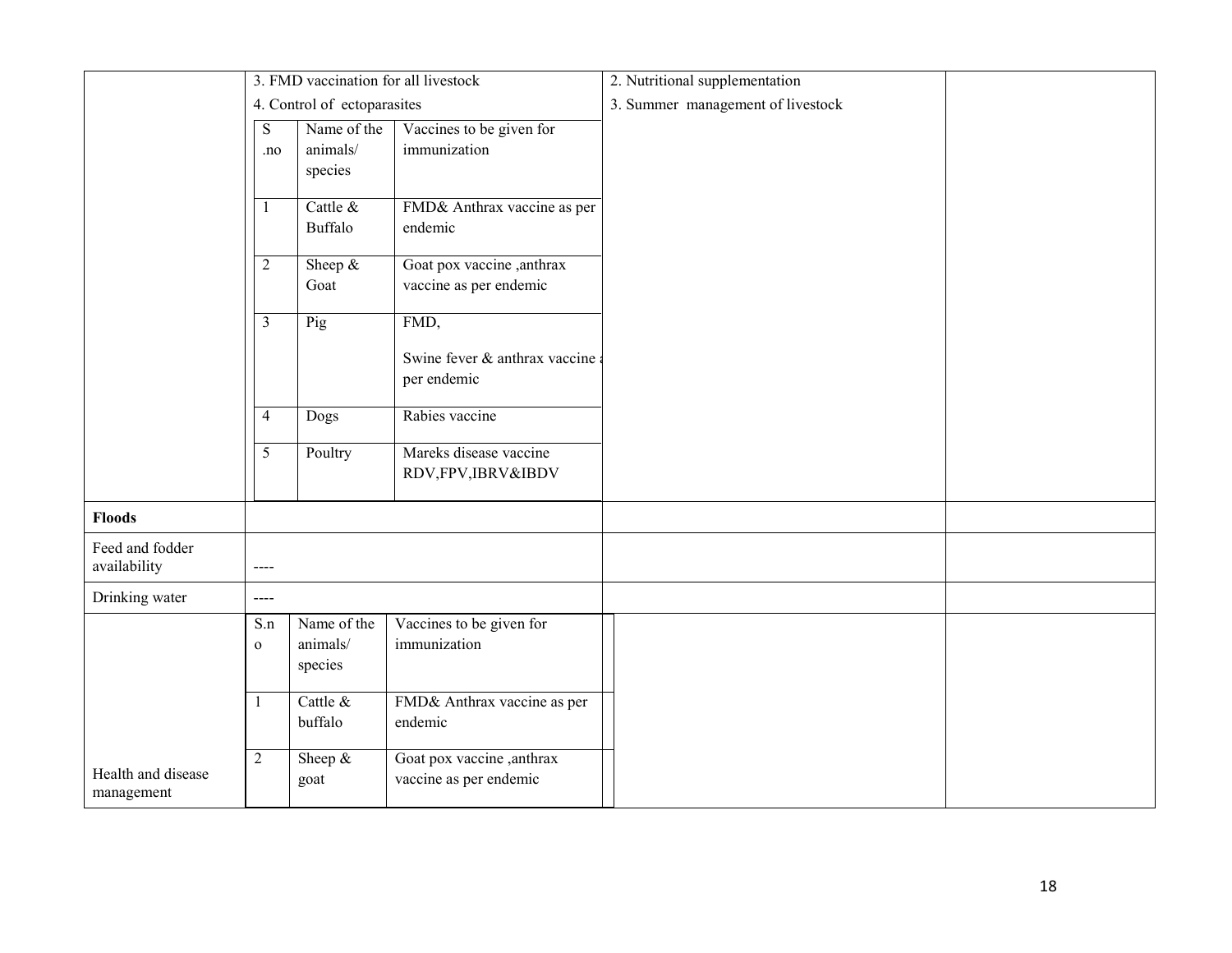|                                   | $\mathfrak{Z}$ | pig     | FMD,                                            |  |
|-----------------------------------|----------------|---------|-------------------------------------------------|--|
|                                   |                |         | Swine fever & anthrax vaccine as<br>per endemic |  |
|                                   |                |         |                                                 |  |
|                                   | $\overline{4}$ | dogs    | Rabies vaccine                                  |  |
|                                   | 5              | poultry | Mareks disease vaccine<br>RDV,FPV,IBRV&IBDV     |  |
| Cyclone                           |                |         | NA                                              |  |
| Feed and fodder<br>availability   |                |         |                                                 |  |
| Drinking water                    |                |         |                                                 |  |
| Health and disease<br>management  |                |         |                                                 |  |
| Heat wave and cold<br>wave        |                |         | NA                                              |  |
| Shelter/environment<br>management |                |         |                                                 |  |
| Health and disease<br>management  |                |         |                                                 |  |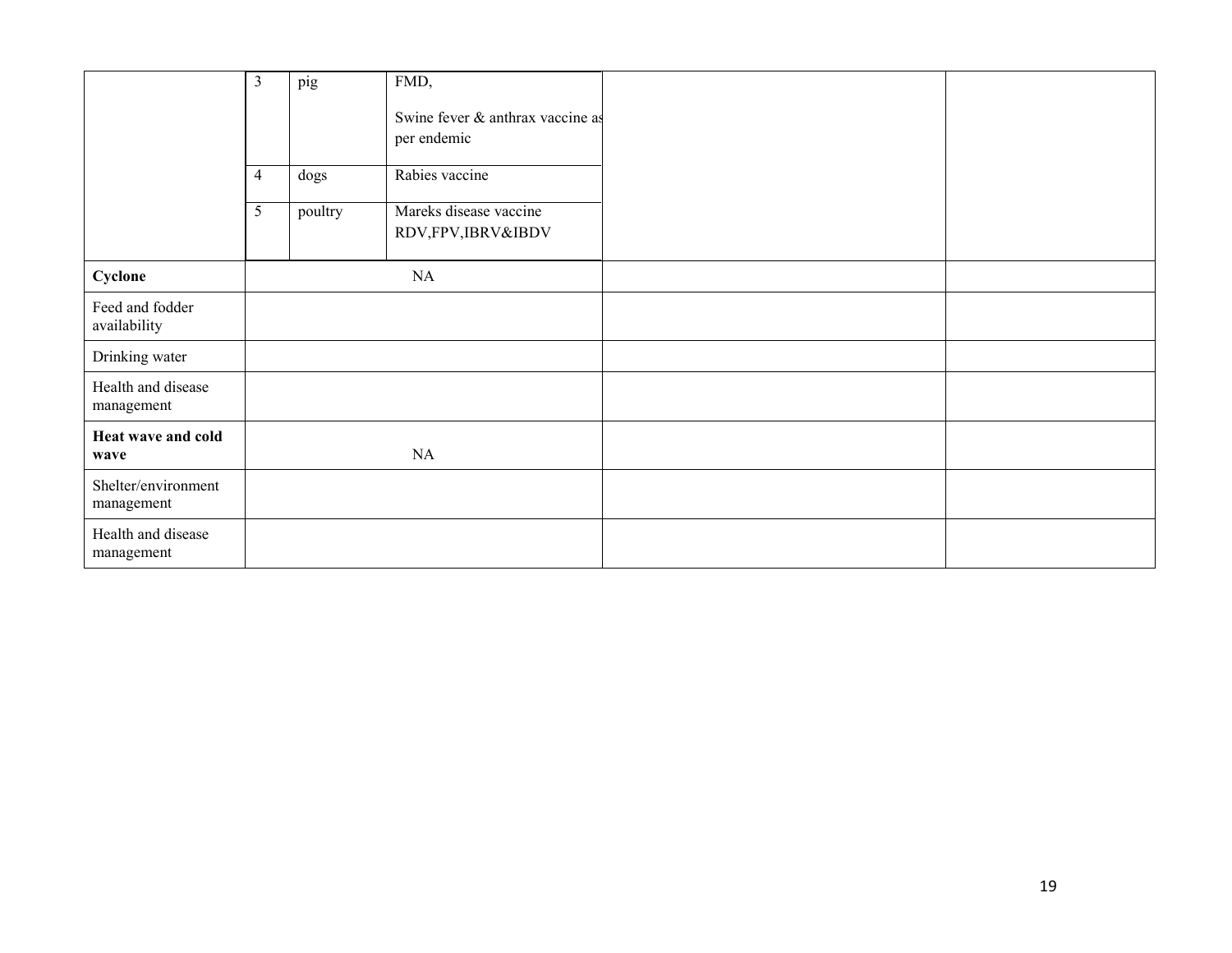|                               |                                                                                                                                                                                  | Convergence/linkage<br>s with ongoing<br>programs, if any                                                                                                                                                                                                                                                                                                                  |                                                                |                          |
|-------------------------------|----------------------------------------------------------------------------------------------------------------------------------------------------------------------------------|----------------------------------------------------------------------------------------------------------------------------------------------------------------------------------------------------------------------------------------------------------------------------------------------------------------------------------------------------------------------------|----------------------------------------------------------------|--------------------------|
|                               | <b>Before the event</b>                                                                                                                                                          | During the event                                                                                                                                                                                                                                                                                                                                                           | After the event                                                |                          |
| <b>Drought</b>                |                                                                                                                                                                                  |                                                                                                                                                                                                                                                                                                                                                                            |                                                                |                          |
| Shortage of feed ingredients  | 1. Procurement and storage<br>of feed ingredients                                                                                                                                | Nutritional<br>1.<br>supplementation of poultry                                                                                                                                                                                                                                                                                                                            | Nutritional<br>supplementation<br>of<br>1.<br>poultry          | $\overline{\phantom{a}}$ |
| Drinking water                | 1. Arrangements for ample<br>potable drinking water to<br>meet to the ensuing draught<br>situation                                                                               | 1. Supply of cool potable<br>water to poultry<br>2. Water sanitation                                                                                                                                                                                                                                                                                                       |                                                                | $-$                      |
| Health and disease management | Vaccination<br>Ranikhet disease<br>2. Deworming of poultry<br>3. Provision of foggers and<br>sprinklers to reduce heat<br>load<br>of<br>Supplementation<br>vitamins and minerals | against 1. Prevention and control of<br>Coccidiosis in poultry<br>Summer management of<br>2<br>poultry- use of foggers<br>and sprinklers<br>Continuous supply of cool<br>3.<br>potable water<br>Supplementation<br>of<br>4.<br>vitamins and minerals<br>Feeding during cooler<br>5.<br>parts of the day<br>Mixing water in the<br>6.<br>concentrate mash<br>and<br>feeding | Nutritional<br>supplementation<br>of<br>$1_{\cdot}$<br>poultry | $\overline{\phantom{a}}$ |
| <b>Floods</b>                 | <b>NA</b>                                                                                                                                                                        |                                                                                                                                                                                                                                                                                                                                                                            |                                                                |                          |
| Shortage of feed ingredients  |                                                                                                                                                                                  |                                                                                                                                                                                                                                                                                                                                                                            |                                                                |                          |
| Drinking water                |                                                                                                                                                                                  |                                                                                                                                                                                                                                                                                                                                                                            |                                                                |                          |
| Health and disease management |                                                                                                                                                                                  |                                                                                                                                                                                                                                                                                                                                                                            |                                                                |                          |